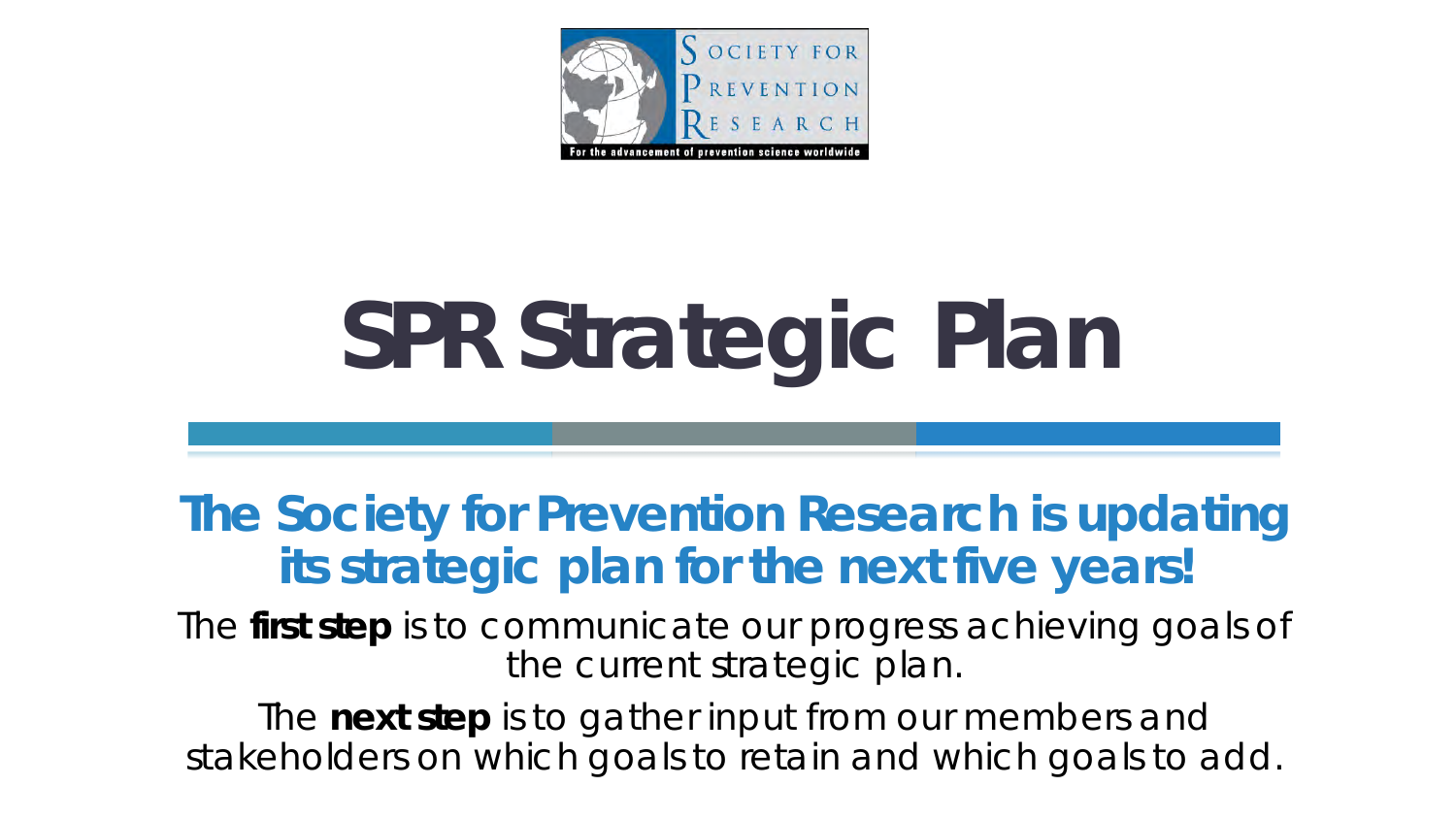

## **Current Strategic Plan Goals**

- Goal 1: **Promote Etiological and Program Development Research on Public Health Problems and Well-being**
- Goal 2: **Promote the Scaling Up of High-Quality, Evidence-based Interventions (EBIs) to Improve Public Health**
- Goal 3: **Influence Prevention Science Policy**
- Goal 4: **Promote Research to Reduce Disparities and Inequality and Promote Health Equity**
- Goal 5: **Enhance Communications with SPR Members, Researchers, Policy Makers, and the Public**
- Goal 6: **Increase SPR Membership Diversity**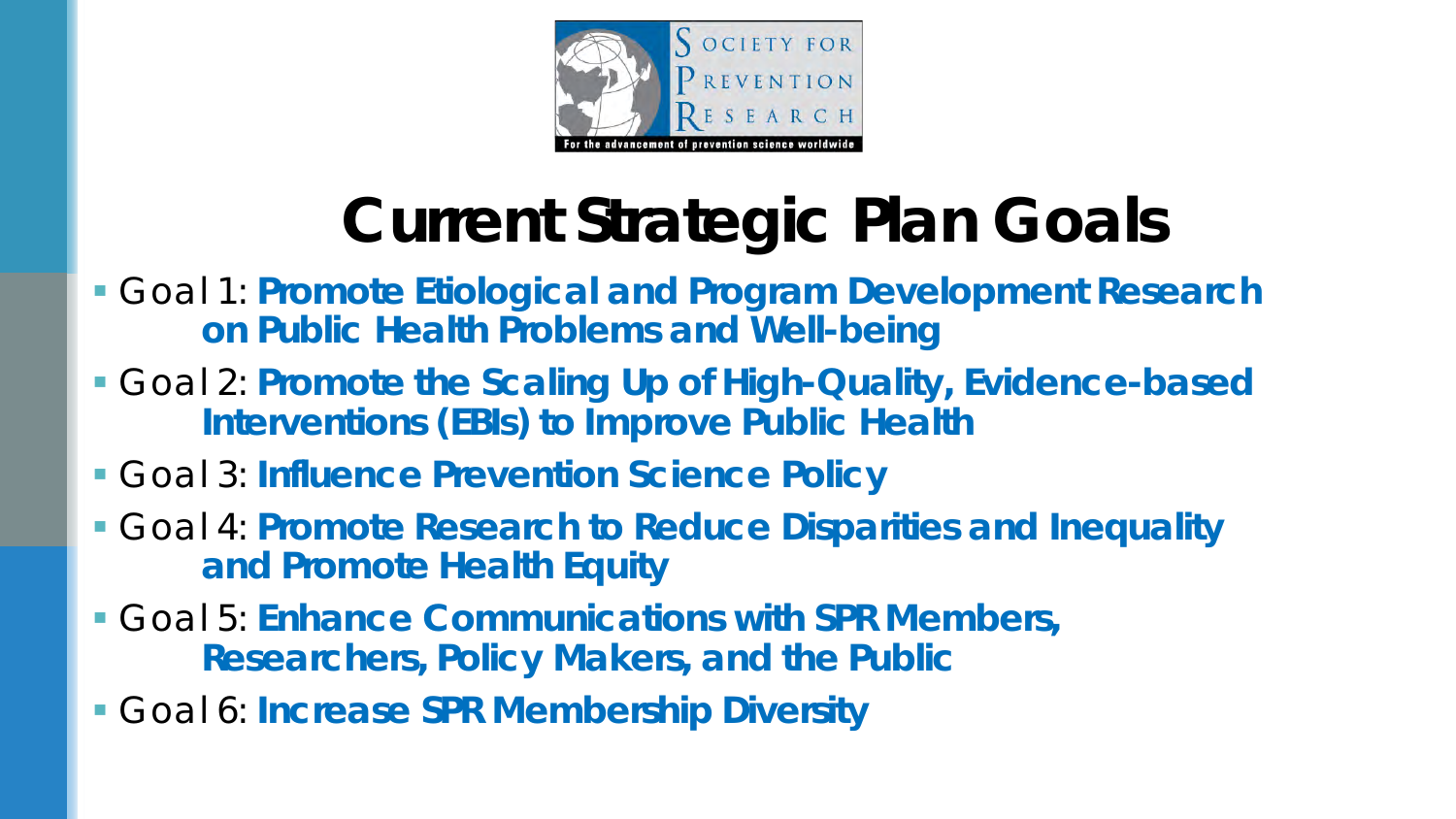

## **What Progress has made in Achieving these Goals?**

## **What (sub)Goals Remain to be Achieved?**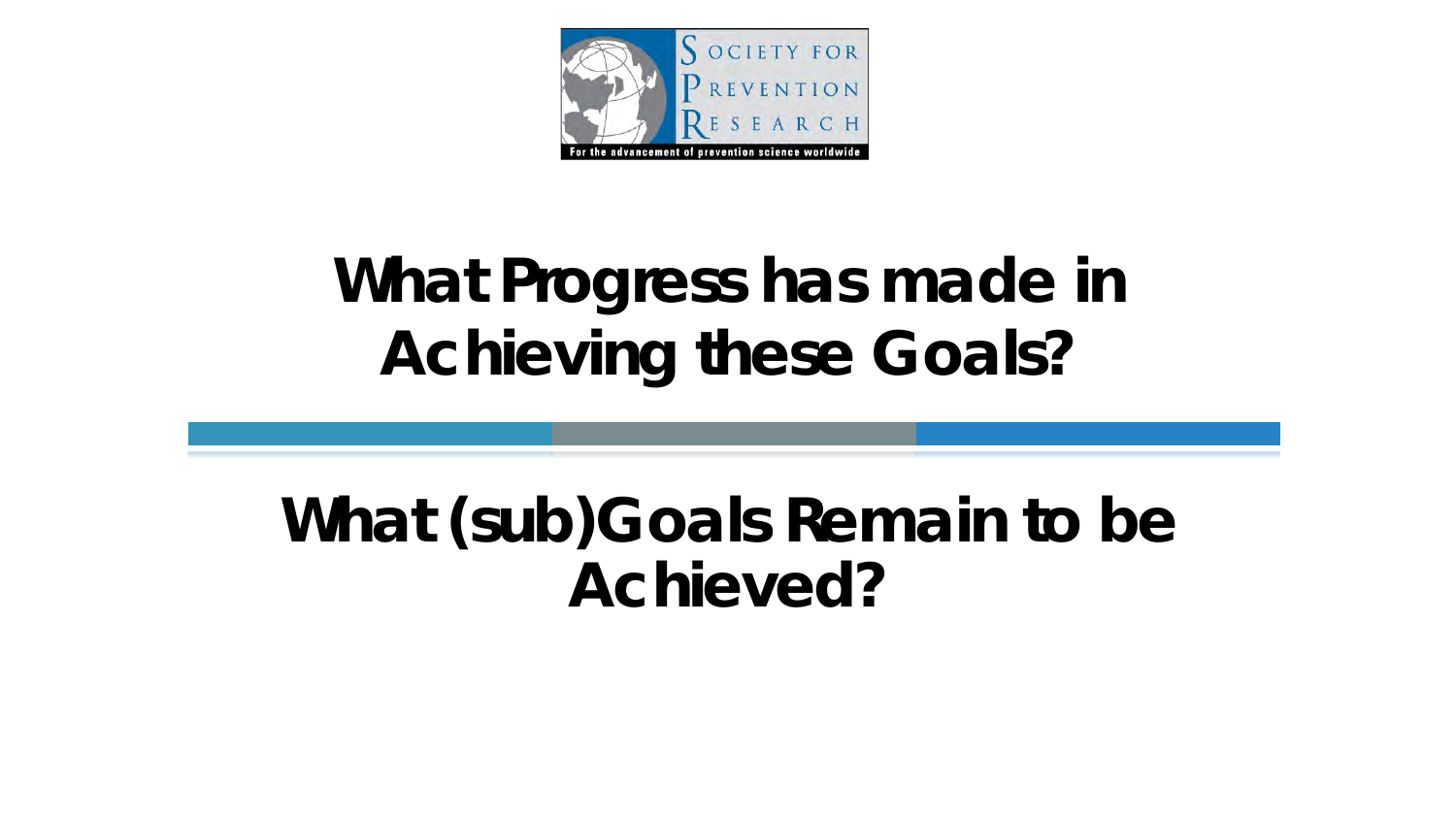

## **Goal 1: Promote Etiological and Program Development Research on Public Health Problems**

- **2018: Established the MAPS V Task Force:** *Methods for Leveraging Big Data in Prevention Science*
	- **Highlighted in 2017 and 2018 conference sessions**
	- **Theme of the 2019 conference**

 **2020: Established the MAPS VI Task Force:** *The Prevention Science of Context and Biology*

• Theme of the 2021 conference

### **Planned Future Goals and Activities**

- **MAPS VI roundtable at the 2022 conference**
- MAPS VI to publish a review paper in *Prevention Science*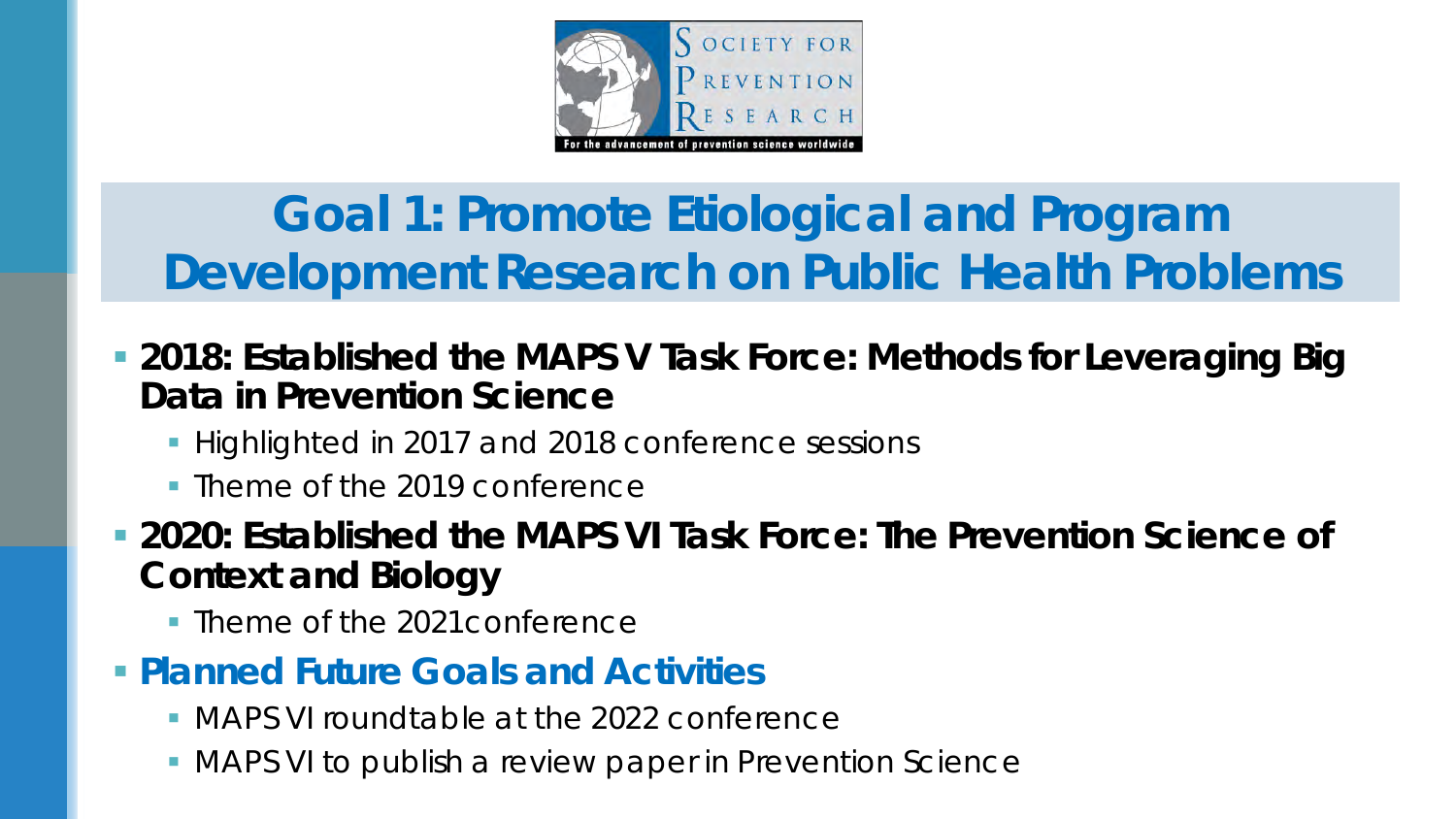

## **Goal 2: Promote the Scaling Up of High- Quality Evidence-Based Interventions (EBIs)**

### **2016: Established the MAPS IV Task Force:** *Translation Research*

- Held roundtables at the 2017, 2018, and 2019 conferences
- Published a review paper in *Prevention Science* on how to scale up EBIs in public systems [\(https://doi.org/10.1007/s11121-019-01048-8](https://doi.org/10.1007/s11121-019-01048-8))
- **Created policy briefs on how to scale up EBIs in behavioral health, education,** and public health [\(https://www.preventionresearch.org/advocacy/policy-briefs/](https://www.preventionresearch.org/advocacy/policy-briefs/))

### **Possible Future Goals and Activities**

**I** Identify additional ways to scale up EBIs and evaluate new scale-up strategies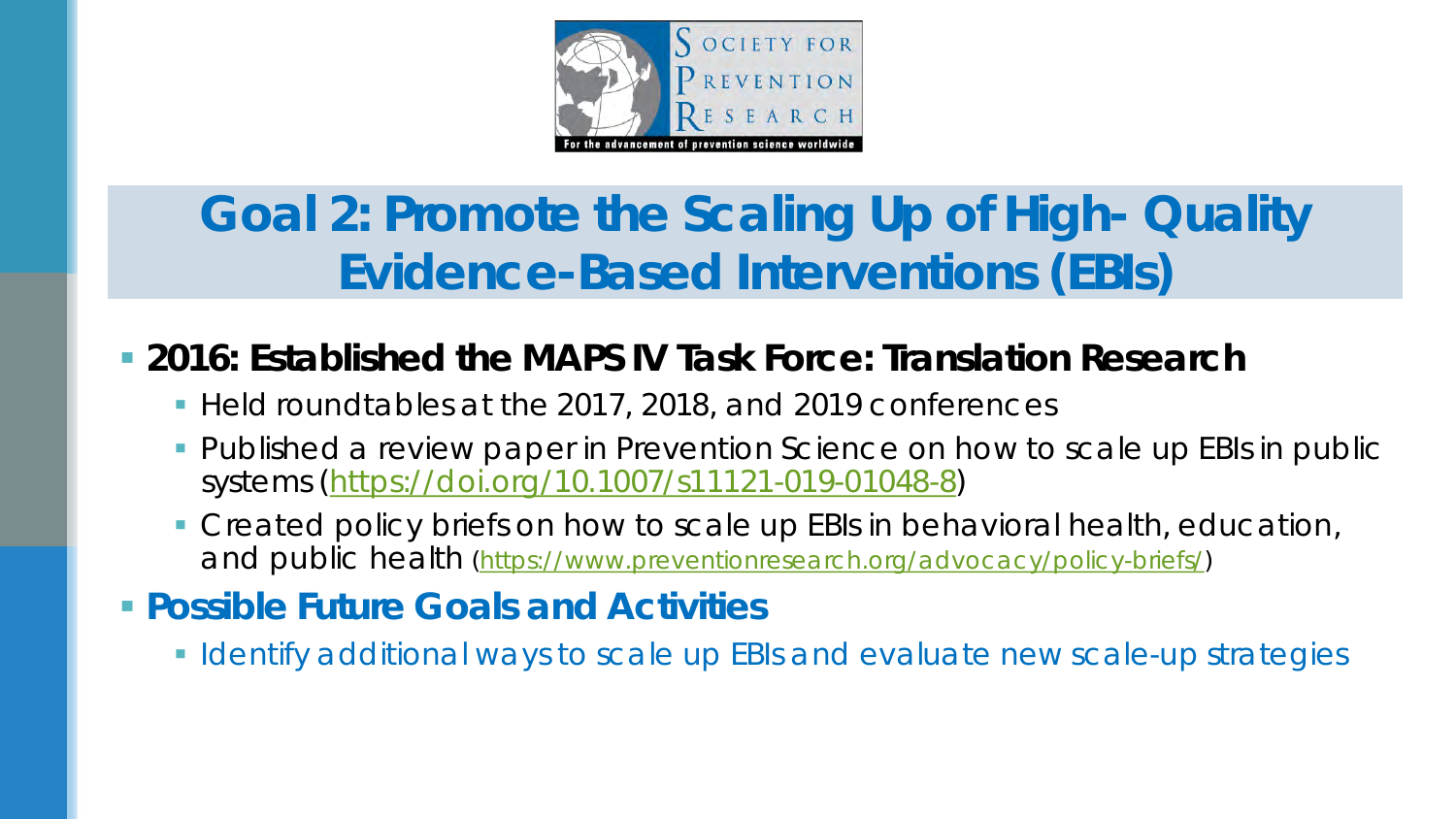

### **Goal 3: Influence Prevention Science Policy**

### **The SPR Advocacy Committee has advanced this goal by**:

- Formalizing a partnership with the National Prevention Science Coalition (NPSC) and conducting Hill briefings (2018) on prevention science with NPSC
- **Holding an advocacy "town hall" webinar in 2021** (https://www.preventionresearch.org/spradvocacy-committee-town-hall/)
- **Updating the SPR advocacy toolkit ([https://www.preventionresearch.org/\)](https://www.preventionresearch.org/)**
- Using a new "rapid response" procedure to create/endorse statements and position letters to advance prevention science research, policy, and funding

#### **Planned Future Goals and Activities**

 The Advocacy Committee will continue to advocate for and partner with other agencies to advocate for prevention science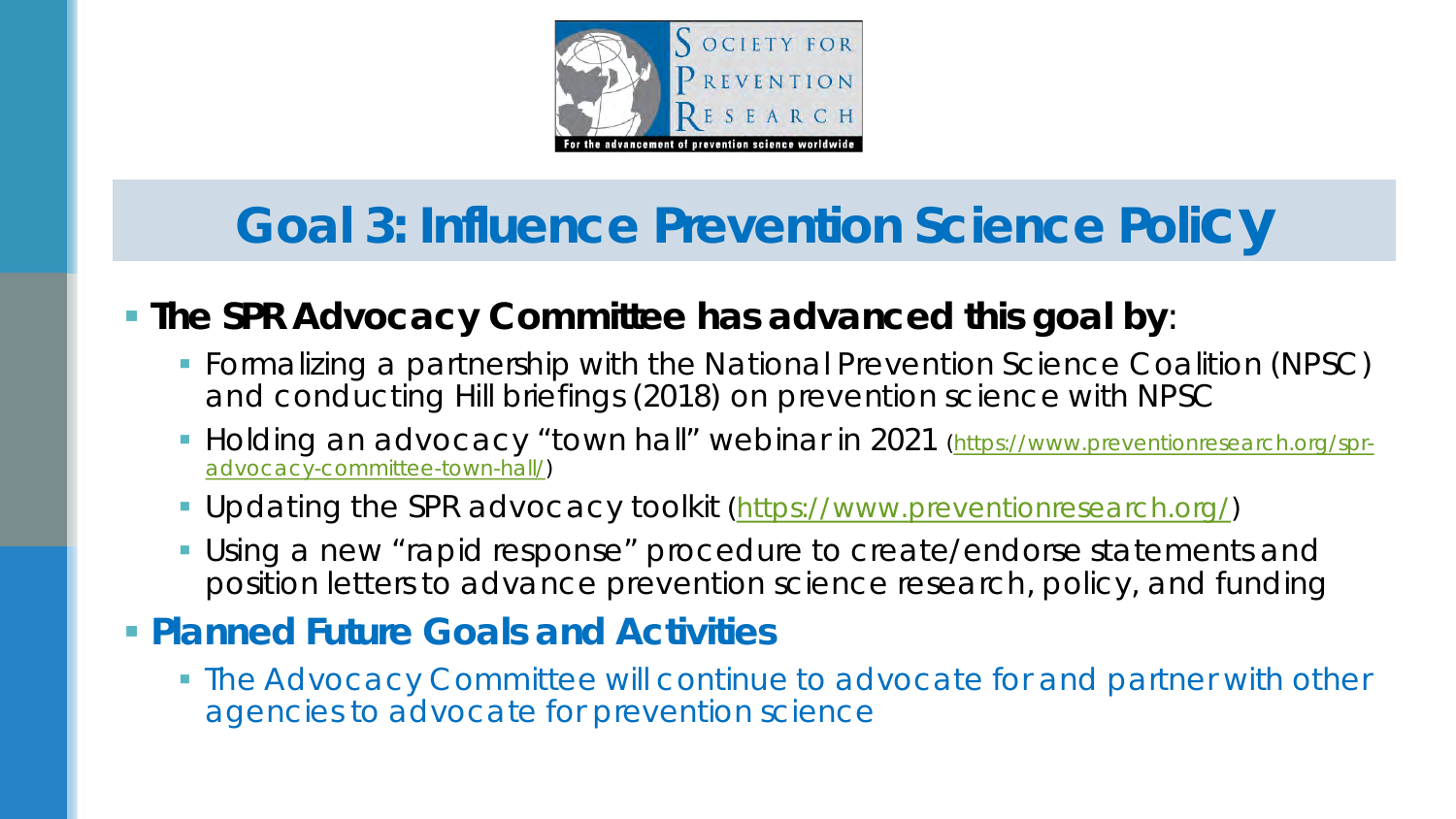

## **Goal 4: Promote Research on Health Disparities and Health Equity**

#### **2015: Created the Disparities-Equity (DE) Task Force**

**Wrote a review paper on preventive intervention research to improve health equity to** be published in *Prevention Science* in 2022

#### **Highlighted in 2017-2021 conference workshops and sessions**

#### **Focus of the SPR Diversity Network Committee (DNC)**

 2021: Launched an on-line speaker series*: Advances in Prevention Science, Diversity and Inclusion*

#### **Planned Future Goals and Activities**

- A joint (Advocacy and DNC committees) Task Force on Health Equity Implementation will work to advance recommendations made by the DE Task Force
- The SPR Standards of Knowledge Task Force will incorporate health equity in its guidance for training prevention scientists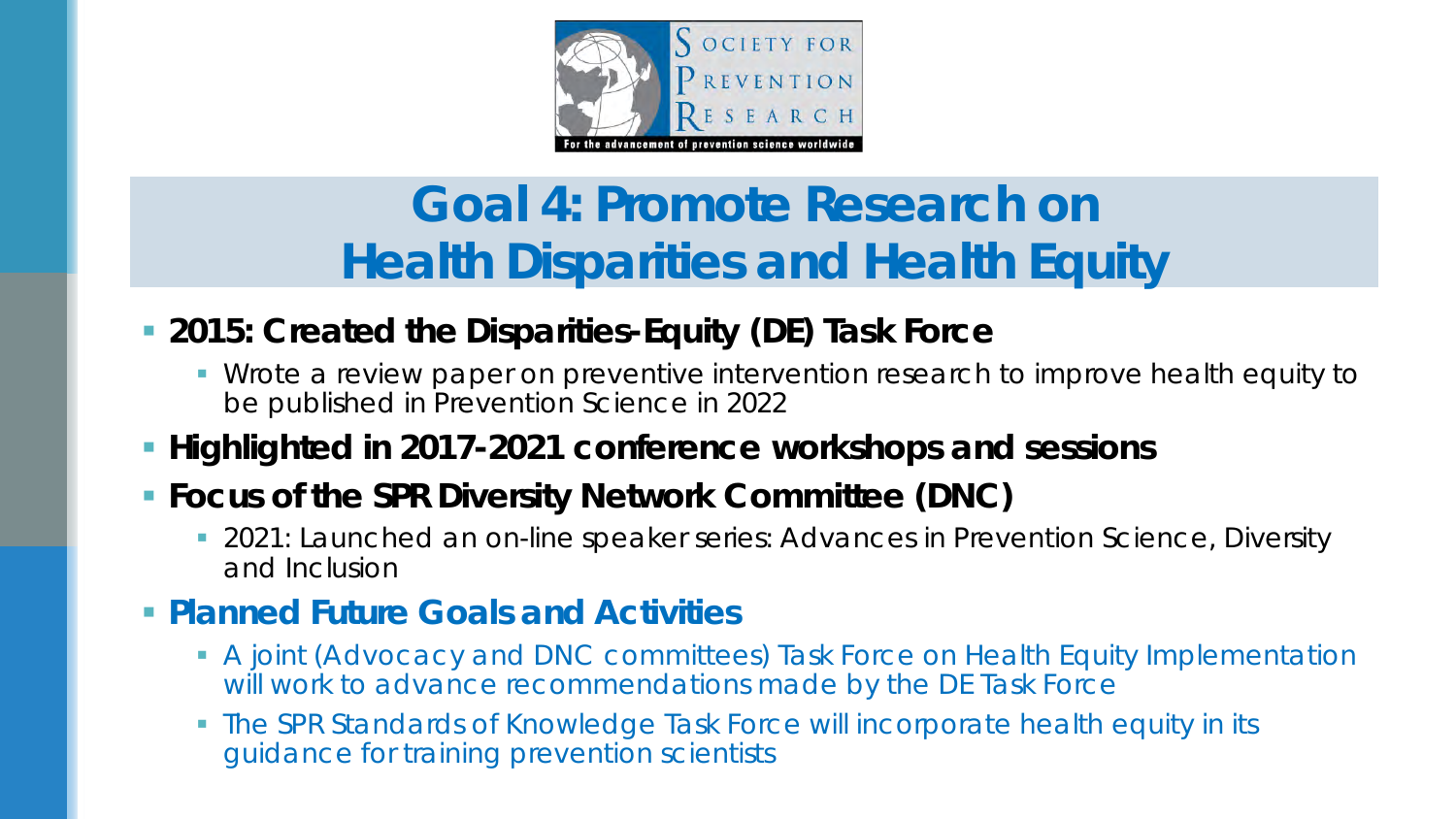

**Goal 5: Enhance Communications with SPR Members, Researchers, Policy Makers, and the Public**

- **The SPR Member Communications Committee has advanced this goal by:** 
	- **Creating a mobile app for the SPR conferences**
	- **Hiring a social media coordinator**
	- **Creating Twitter, Facebook, and Instagram accounts**
	- **Regularly promoting SPR on social medial**
- **Planned Future Goals and Activities**
	- Provide a virtual training on use of social media for prevention scientists
	- Continue to promote SPR on the website and in social media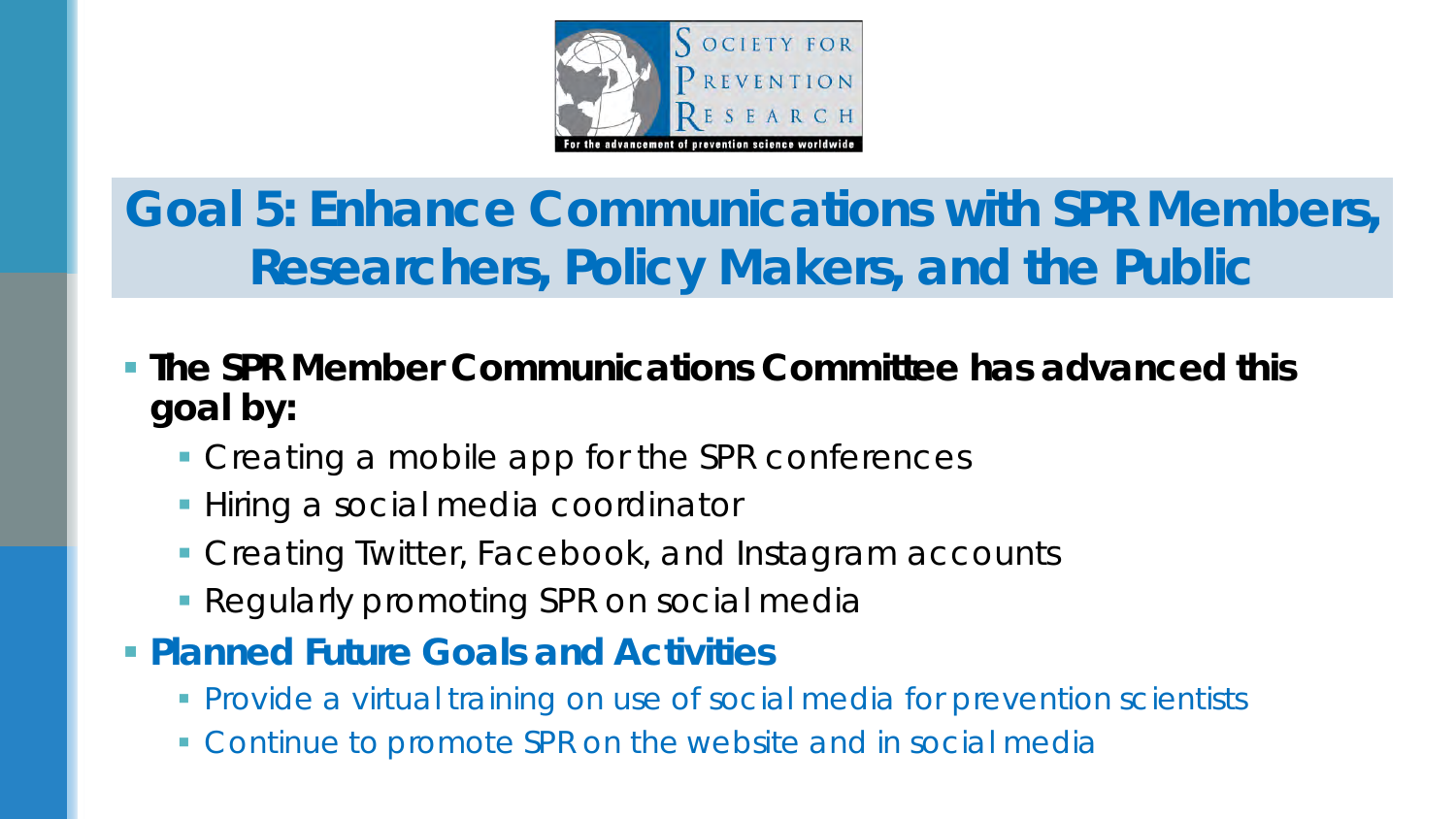

## **Goal 6: Increase SPR Membership Diversity**

#### **Supported early career prevention scientists through**:

- On-going activities of the Early Career Preventionist Network (ECPN)
- **Reduced SPR membership dues and conference travel awards**
- An early career reviewer program for *Prevention Science*
- **A mentor/mentee conference abstract review program**
- **Training and mentoring programs for early career prevention scientists, especially** those from under-represented groups

**Included content on diversity and equity at the annual conferences**

- **Planned Future Goals and Activities**
	- **Continue training and mentoring for early career prevention scientists**
	- **Conduct outreach to HBCUs to recruit new members**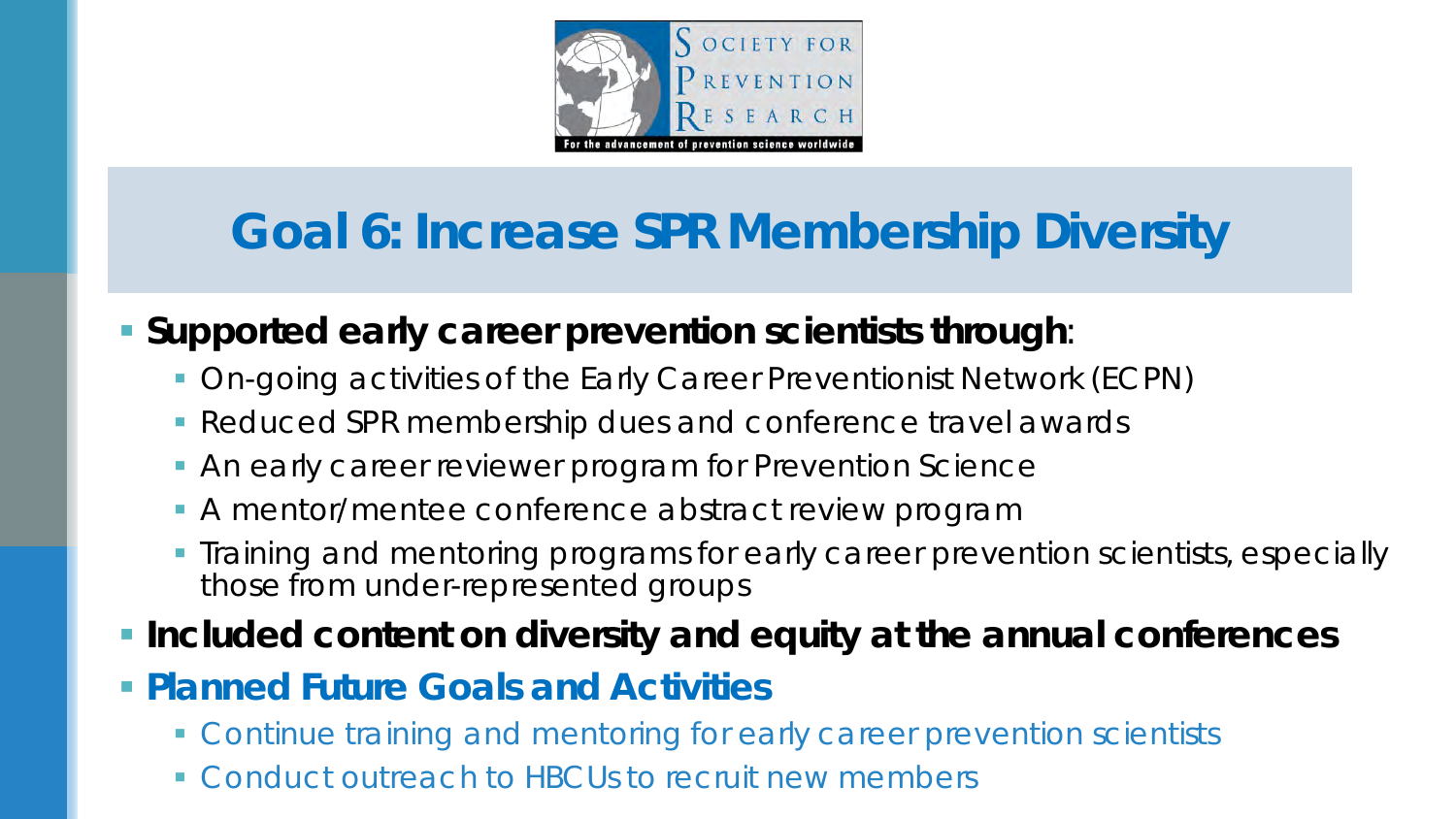

# **Next Steps**

**We want to hear from our stakeholders!**

**Please provide input about our new Strategic Plan** *via***:** 

- **Special Interest Groups (SIGs) at the 2022 Conference**
- **Upcoming Town hall meetings and/or surveys**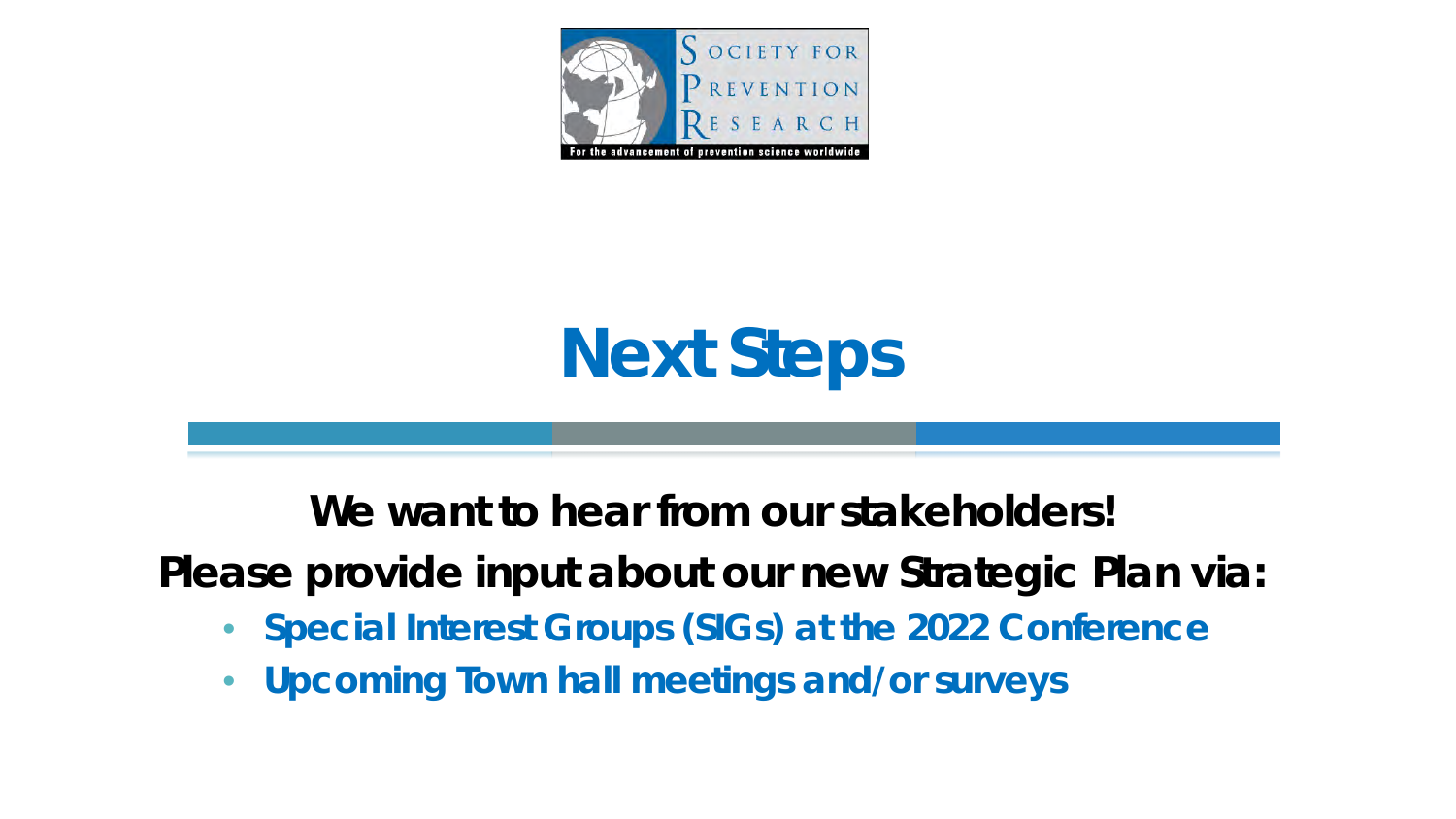

## **Acknowledgements**

- **Progress on the Strategic Plan would not have been possible without** the assistance of all past and current members of the SPR Committees and Task Forces. **Thank you for your efforts!**
	- **For lists of prior and current SPR committees and members, see:** <https://www.preventionresearch.org/about-spr/committees-and-task-forces/>
- SPR appreciates the financial support received from the **National Institute On Drug Abuse (NIDA)** for the Mapping Advances in Prevention Science task forces (R13DA033149)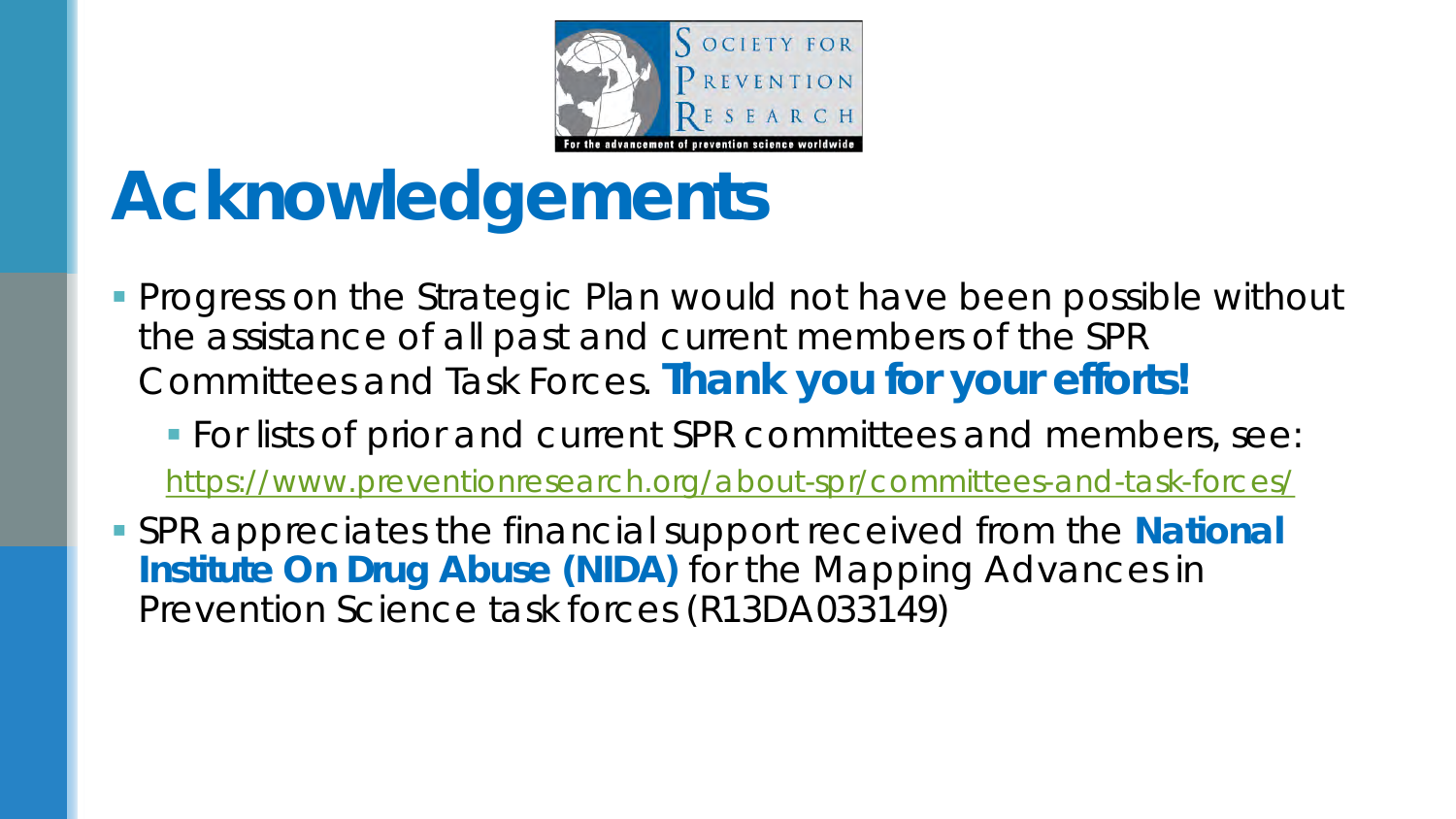

# **Strategic Plan Goal 1**

**Promote Etiological and Program Development Research on Public Health Problems and Well-being 1.1: Advance Knowledge on Context and Biology**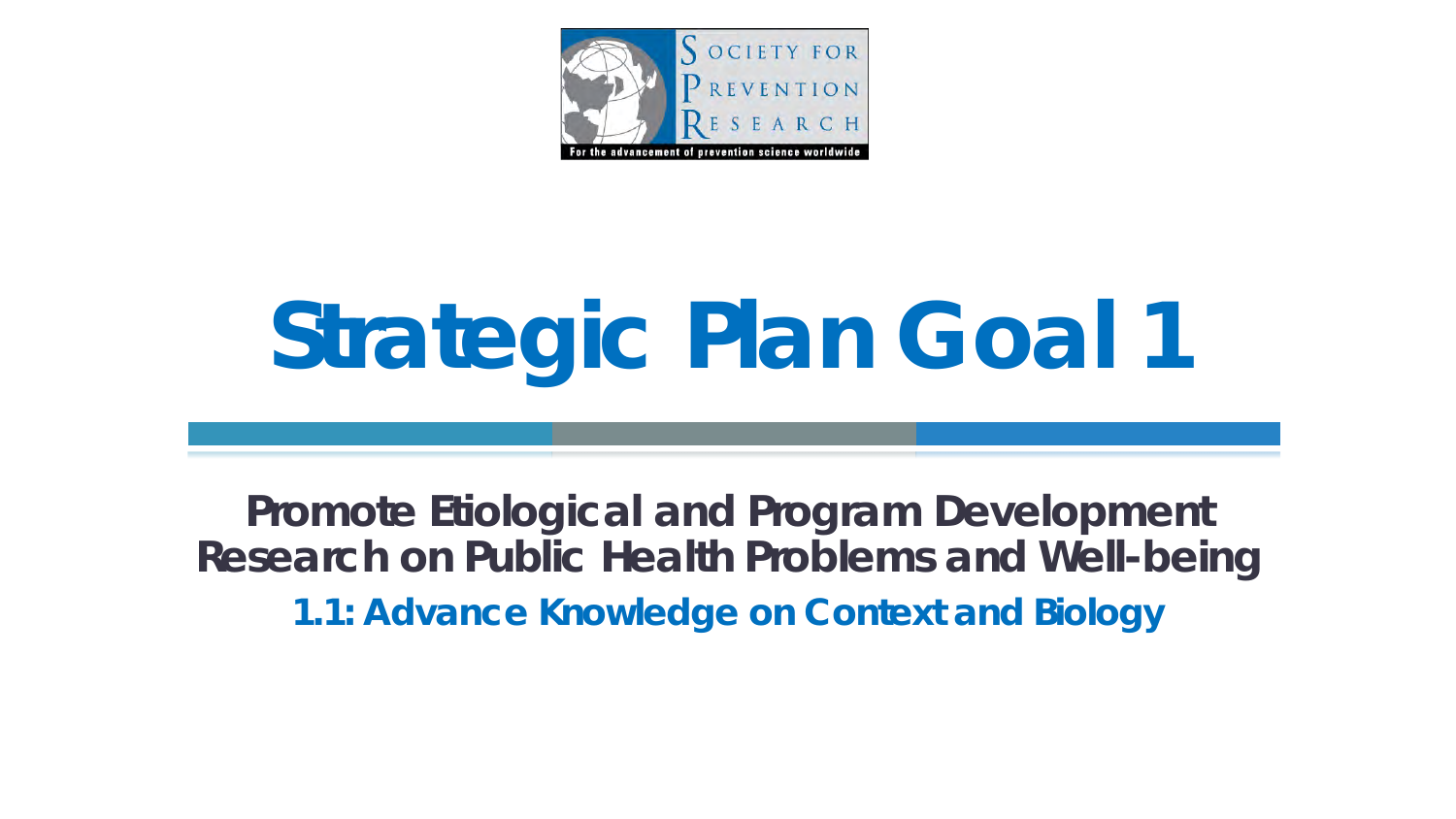

# Why is this Goal Important?

- **There have been significant advances in the methods and** approaches for measuring biological systems, but this work has not been systematically integrated into prevention science
- **The context within which people live can affect biological** processes in harmful and promotive ways
- Without attention to biology and context, prevention science may contribute to inequities and have limited generalizability of findings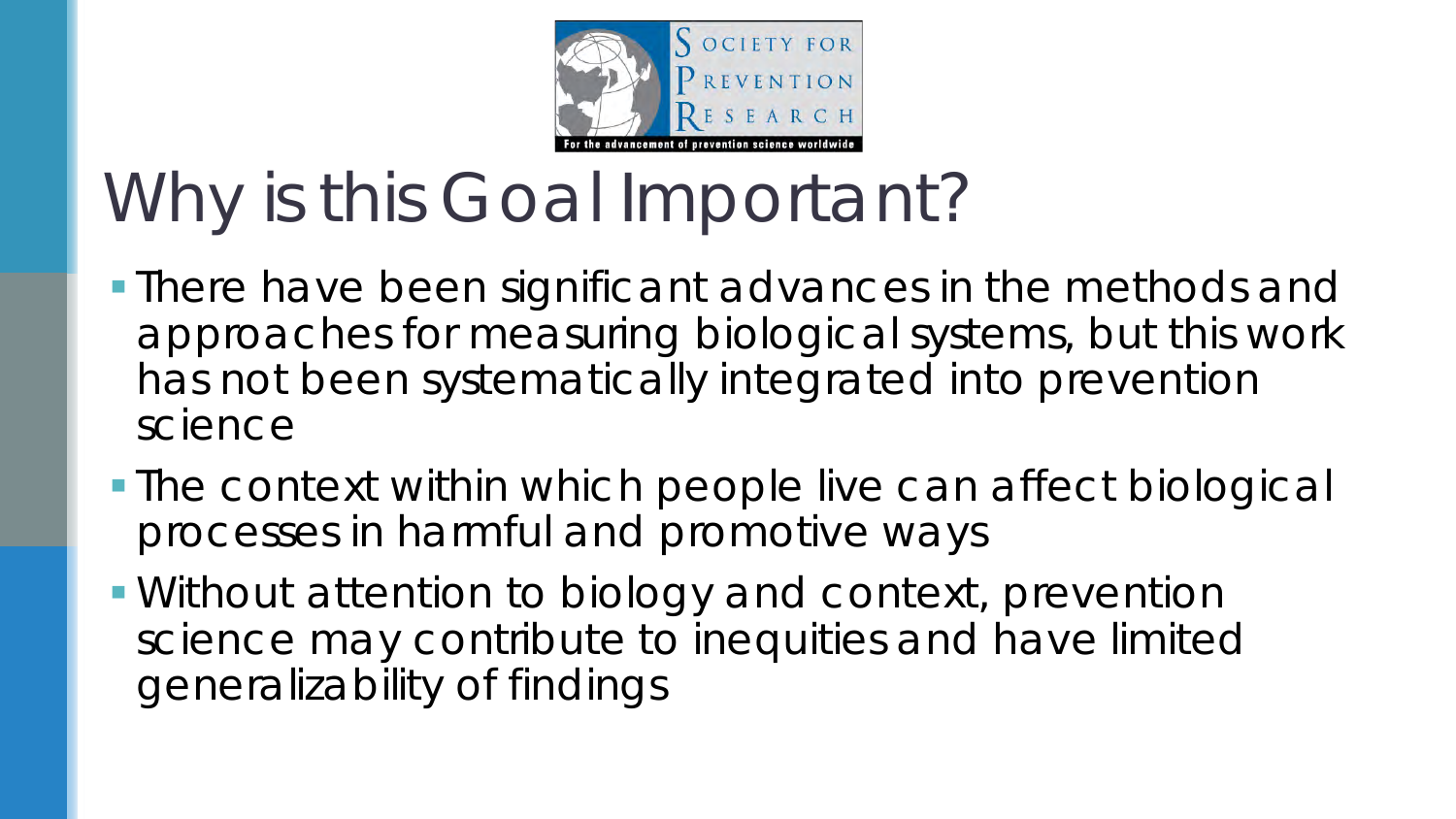

# History and Activities

- **January 2020: The MAPS VI Task Force (The Prevention** Science of Context and Biology*)* was created
- **2021 Conference**: *Addressing Racism and Disparities when Considering Biology and Context*
	- **Pre-conference workshops, plenaries, and symposia addressed** biology and context
- **December 2021**: The MAPS VI task force membership was refreshed and began to meet monthly
	- Goal: publish a review paper in *Prevention Science* in 2022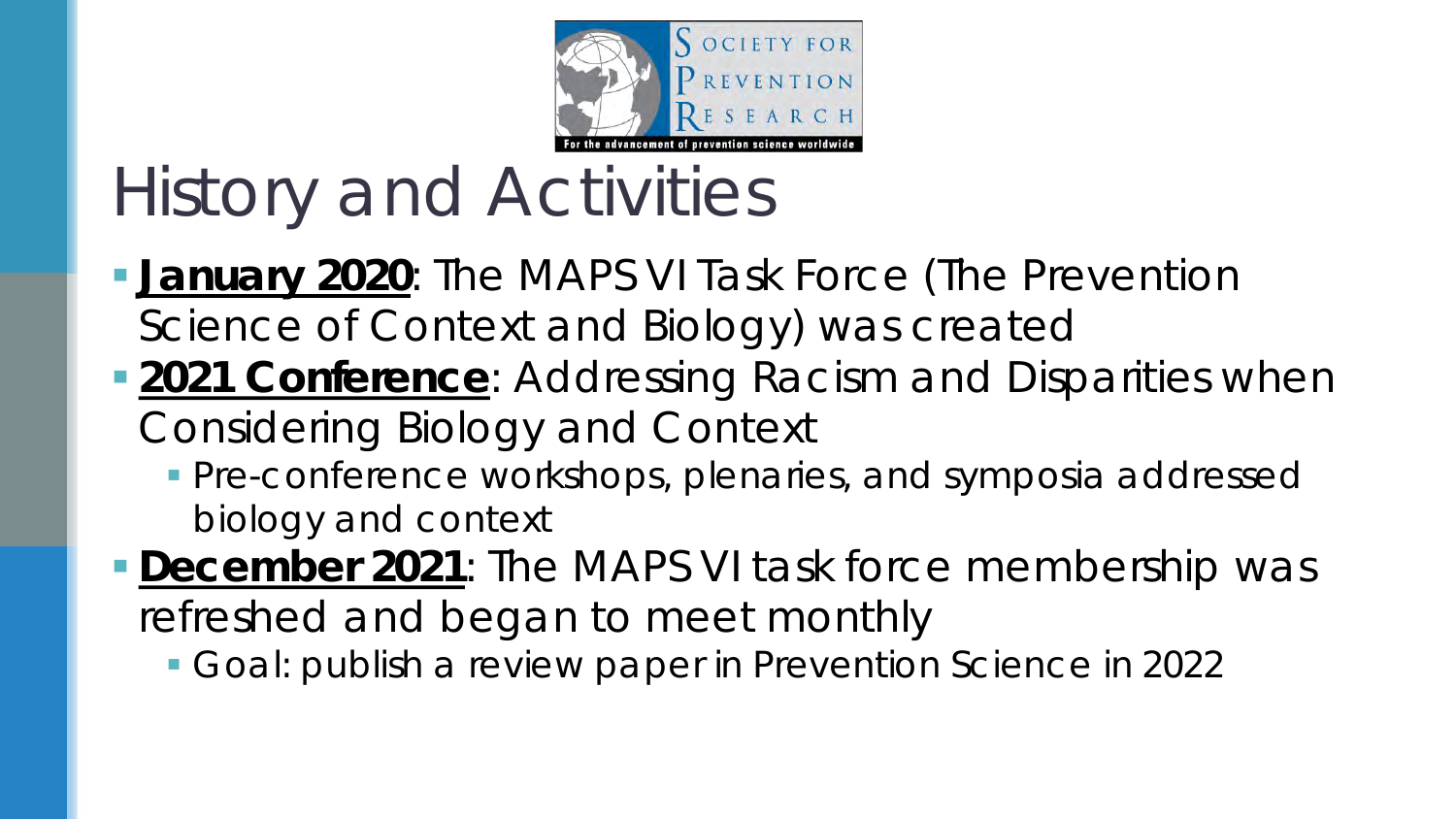

# MAPS VI Task Force

- Co-chairs:
	- **Leslie Leve (University of Oregon)**
	- **Luke Hyde (University of Michigan)**
- **Nembers:** 
	- **Karl Hill (University of Colorado)**
	- **Kate Humphreys (Vanderbilt University)**
	- Sara Jaffee (University of Pennsylvania)
	- **Mariano Kanamori (University of Miami)**
	- **Robin Nusslock (Northwestern University)**
	- **Veronica Oro (University of Oregon)**
	- Alexa Romberg (NIDA)
	- Naimah Weinberg (NIDA)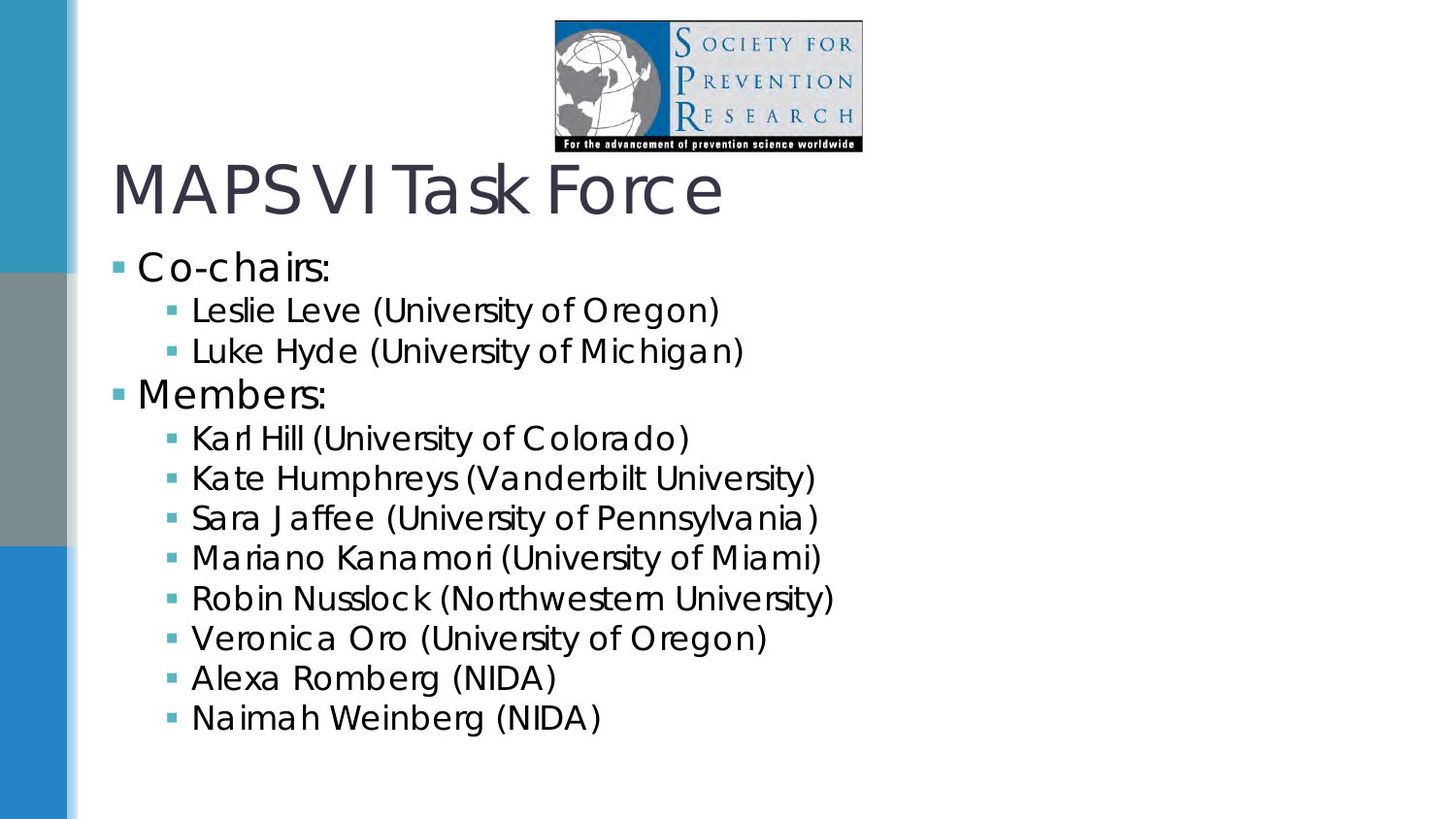

# **Strategic Plan Goal 1**

**Promote Etiological and Program Development Research on Public Health Problems and Well-being 1.2: Increase the Use of Big Data in Prevention Science**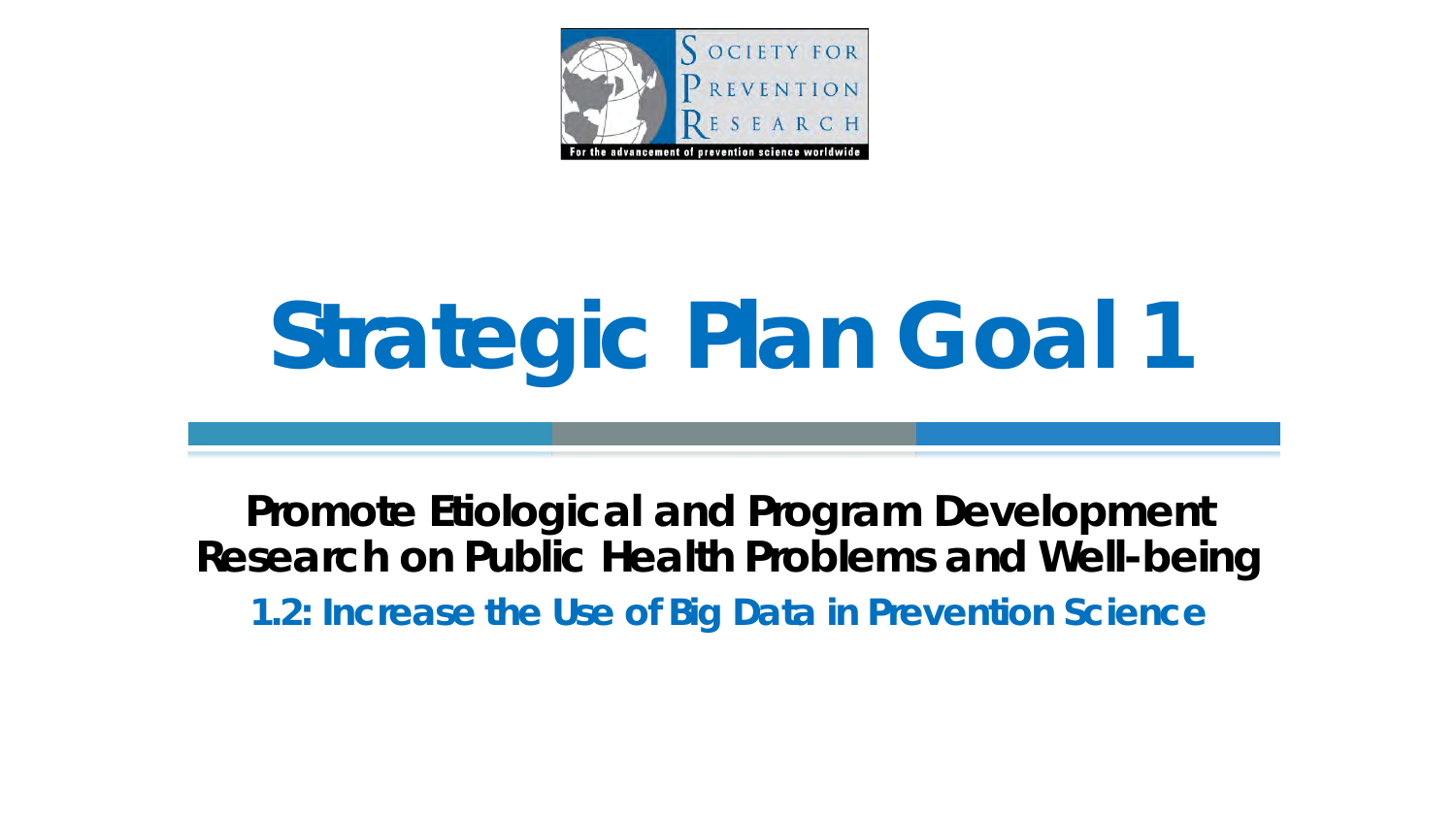

# Why is this Goal Important?

- Large datasets with information relevant to prevention science are increasingly being made public; for example,
	- **Administrative data from public systems**
	- Data from social media platforms, wearable devices, smart phones, etc.
- SPR members will benefit from training in advanced quantitative methods to access and analyze these data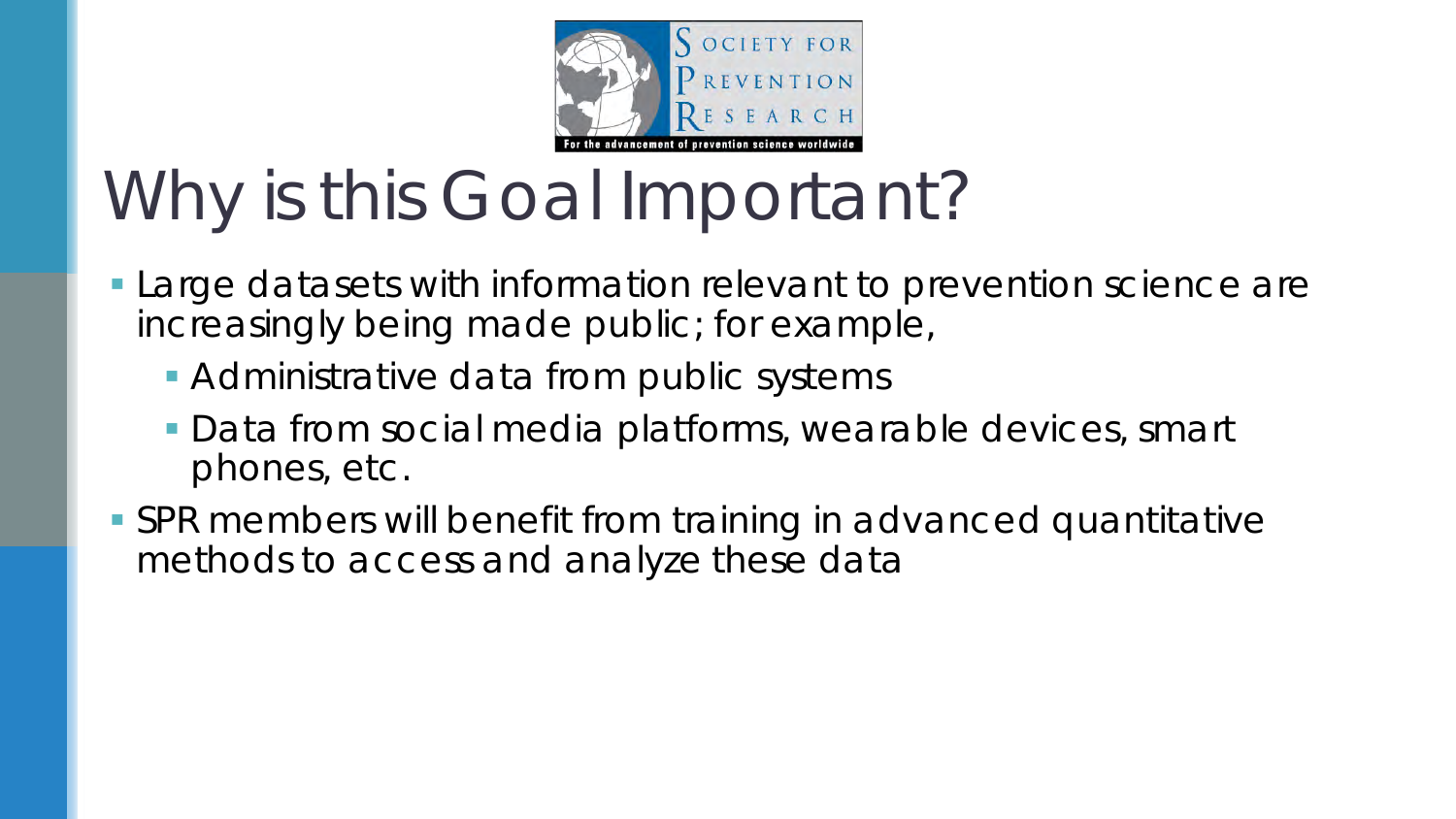

# History and Activities

- **2017 Conference: Roundtable discussion**
- **2018**: The MAPS V Task Force (Methods for Leveraging Big Data in Prevention Science) was created
- **2018 Conference:** Plenaries and symposia addressed issues related to big data
- **2019 Conference:** *Prevention Science in a Big Data World* **Pre-conference workshops, plenaries, and symposia addressed** big data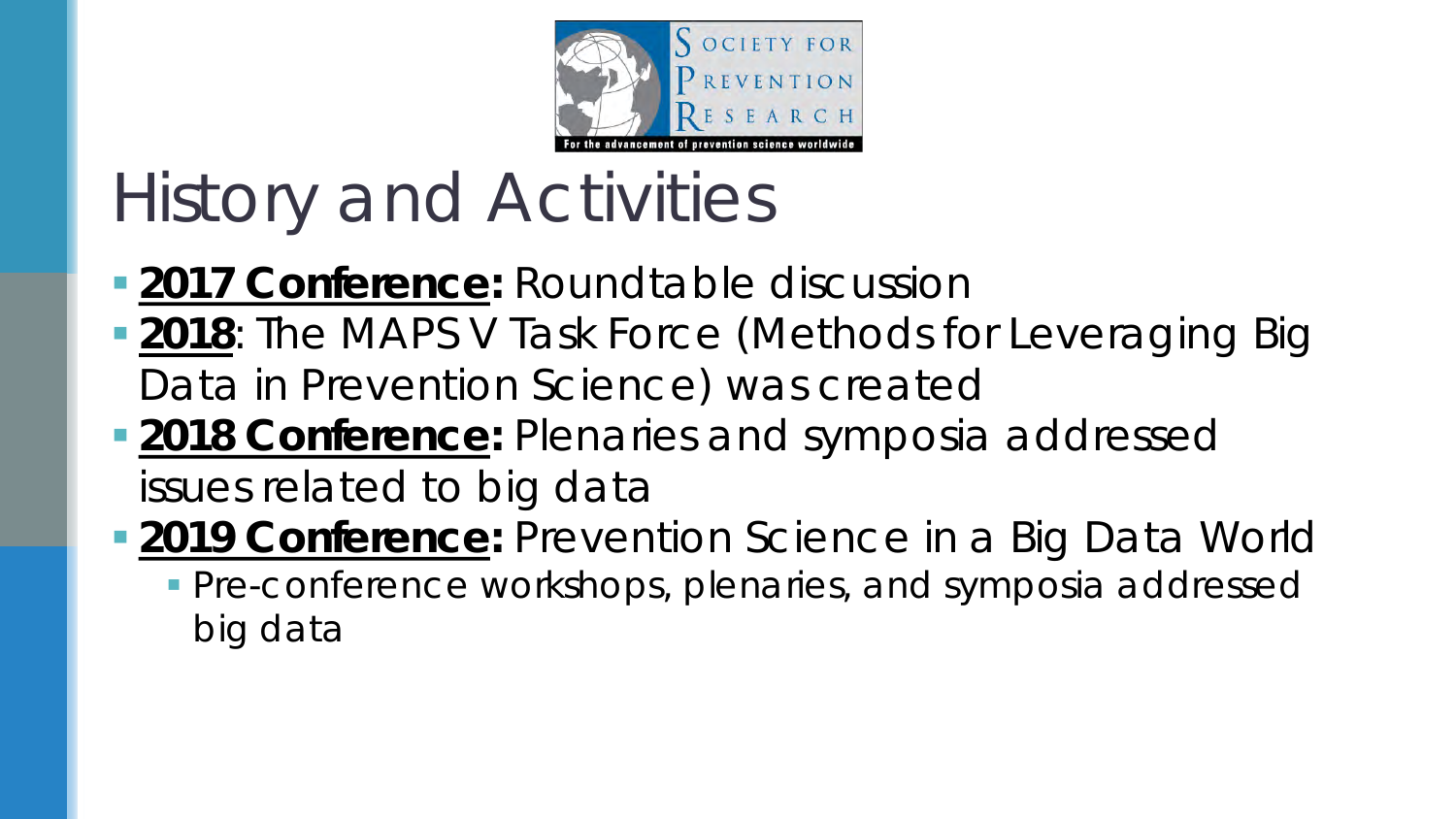

# MAPS V Task Force

- Co-chairs:
	- Stephanie Lanza (Penn State)
	- Mildred Maldonado-Molina (University of Florida)
- **Nembers:** 
	- **Jessica Cance (RTI International)**
	- **Max Crowley (Penn State University)**
	- **Elizabeth Ginexi (NIH)**
	- Angela Henneberger (University of Maryland, Baltimore)
	- **Damon Jones (Penn State)**
	- Ashley Linden-Carmichael (Penn State University)
	- **Michael Mason (University of Tennessee)**
	- **Emilie Smith (Michigan State University)**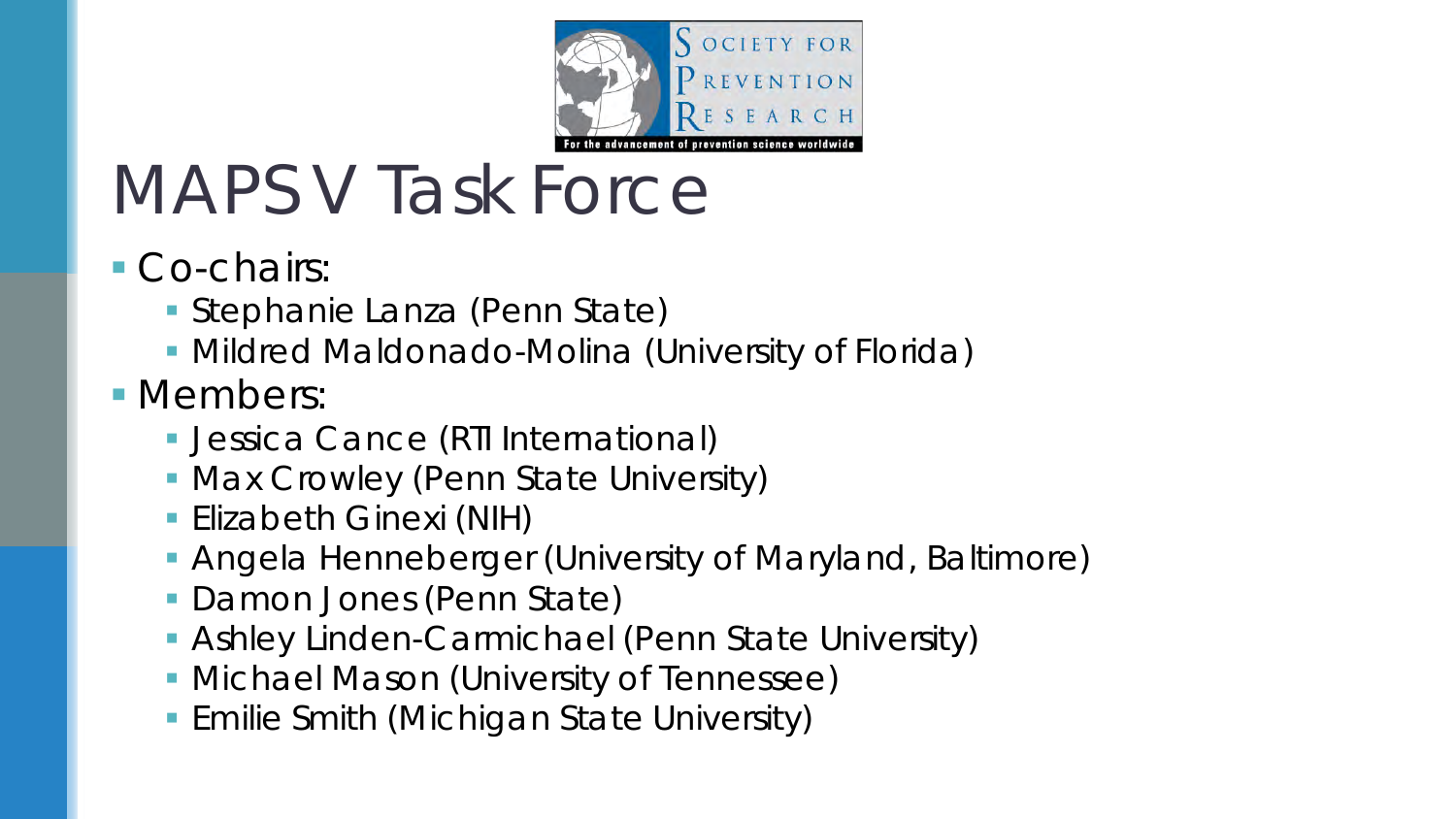

# **Strategic Plan Goal 2**

**Promote the Scaling Up of High-Quality, Evidencebased Interventions (EBIs) to Improve Public Health**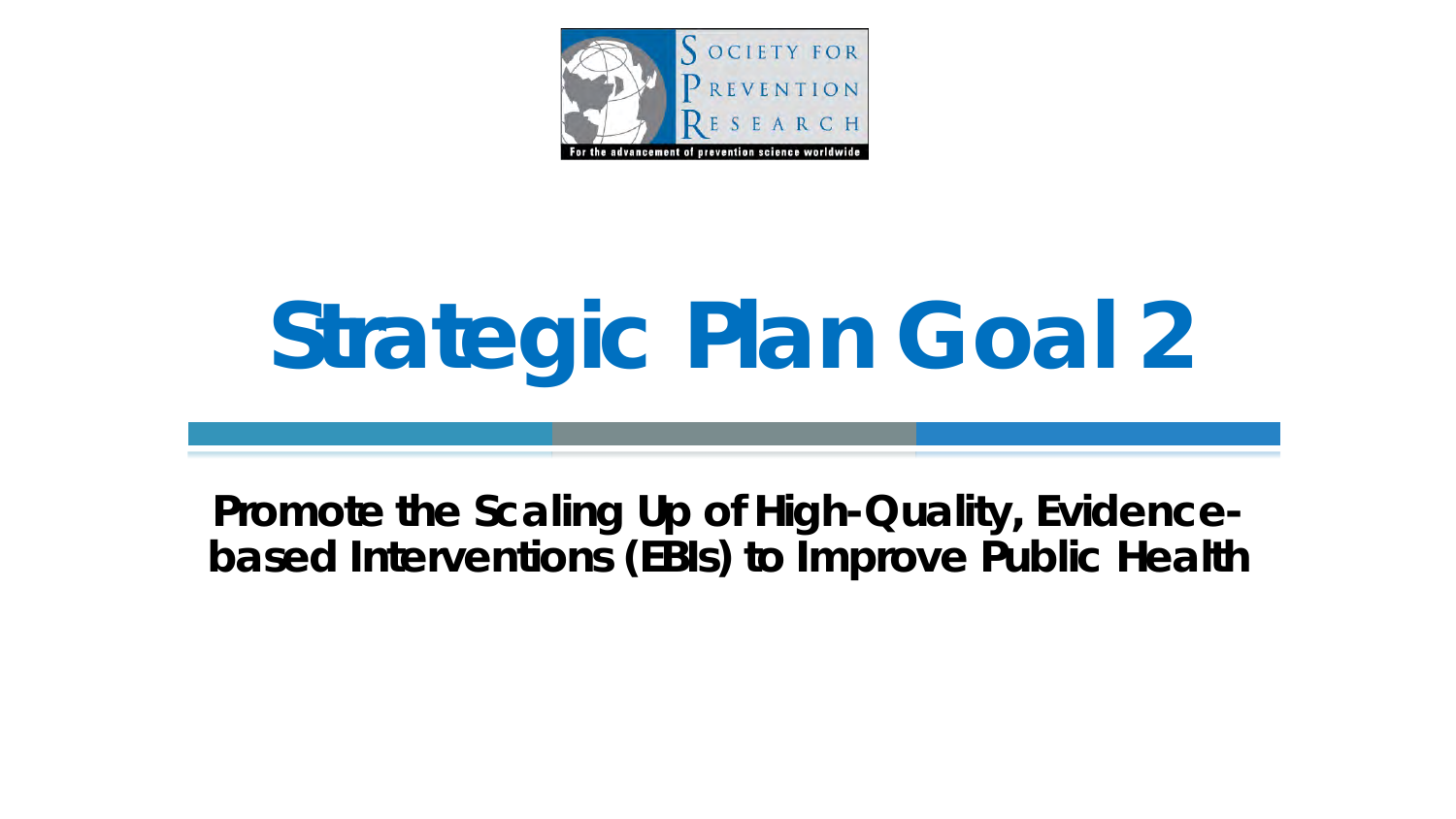

# Why Is This Goal Important?

- We know what works, but few evidence-based interventions (EBIs) are being implemented at the scale needed to meaningfully impact public health
- We need to develop and test strategies to increase the use of EBIs in public systems including behavioral health, child welfare, education, juvenile justice, and public health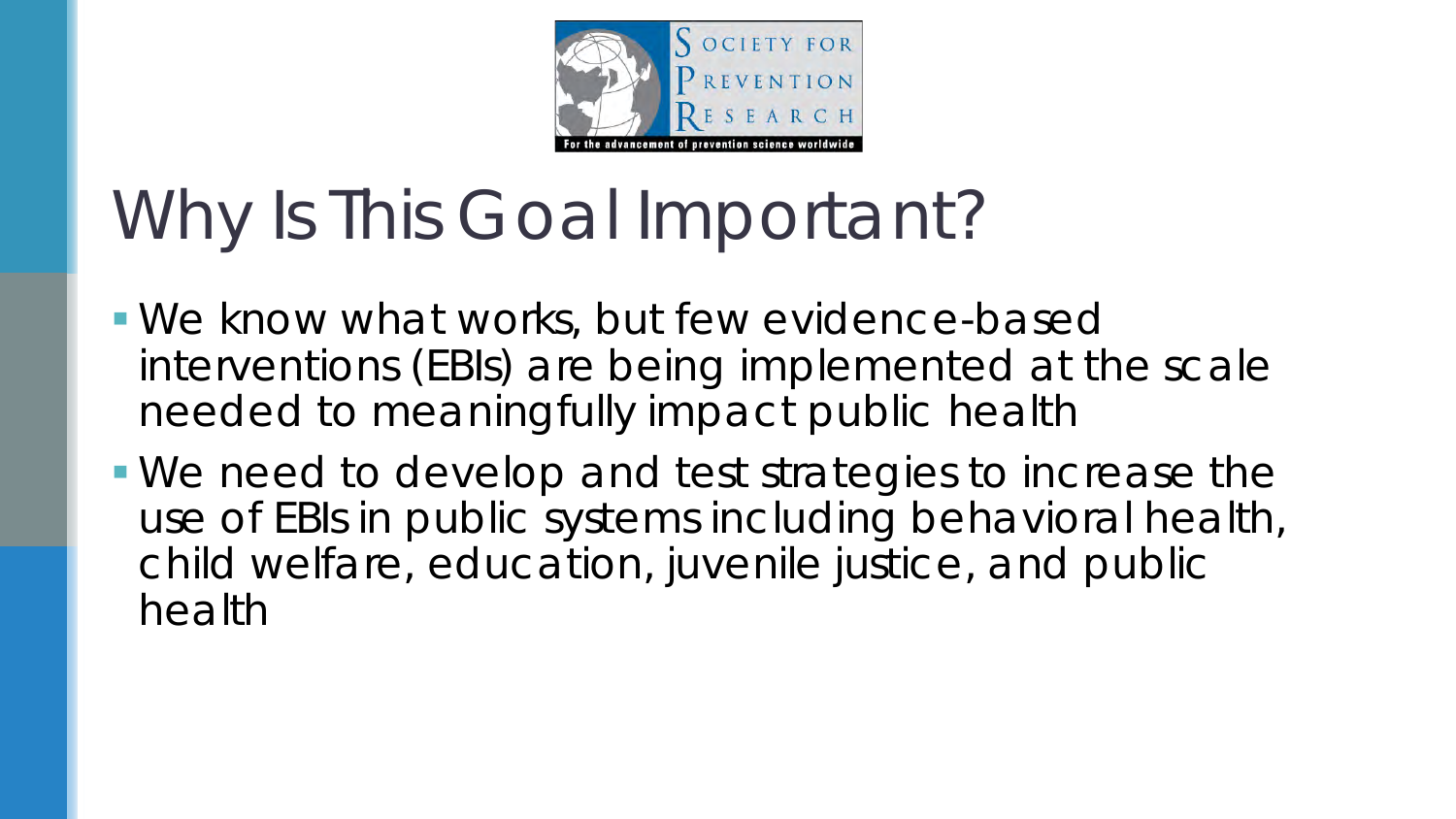

History and Activities

- **2016**: The MAPS IV Task Force (Translational Research) was created
- **2017-2019 Conferences: MAPS IV sponsored roundtable** discussions
- **2019**:
	- Published a *Prevention Science* paper on how to scale up EBIs in public systems (<https://doi.org/10.1007/s11121-019-01048-8>)
	- **Created policy briefs on how to scale up EBIs in behavioral** health, education, and public health [\(https://www.preventionresearch.org/advocacy/policy-briefs/\)](https://www.preventionresearch.org/advocacy/policy-briefs/)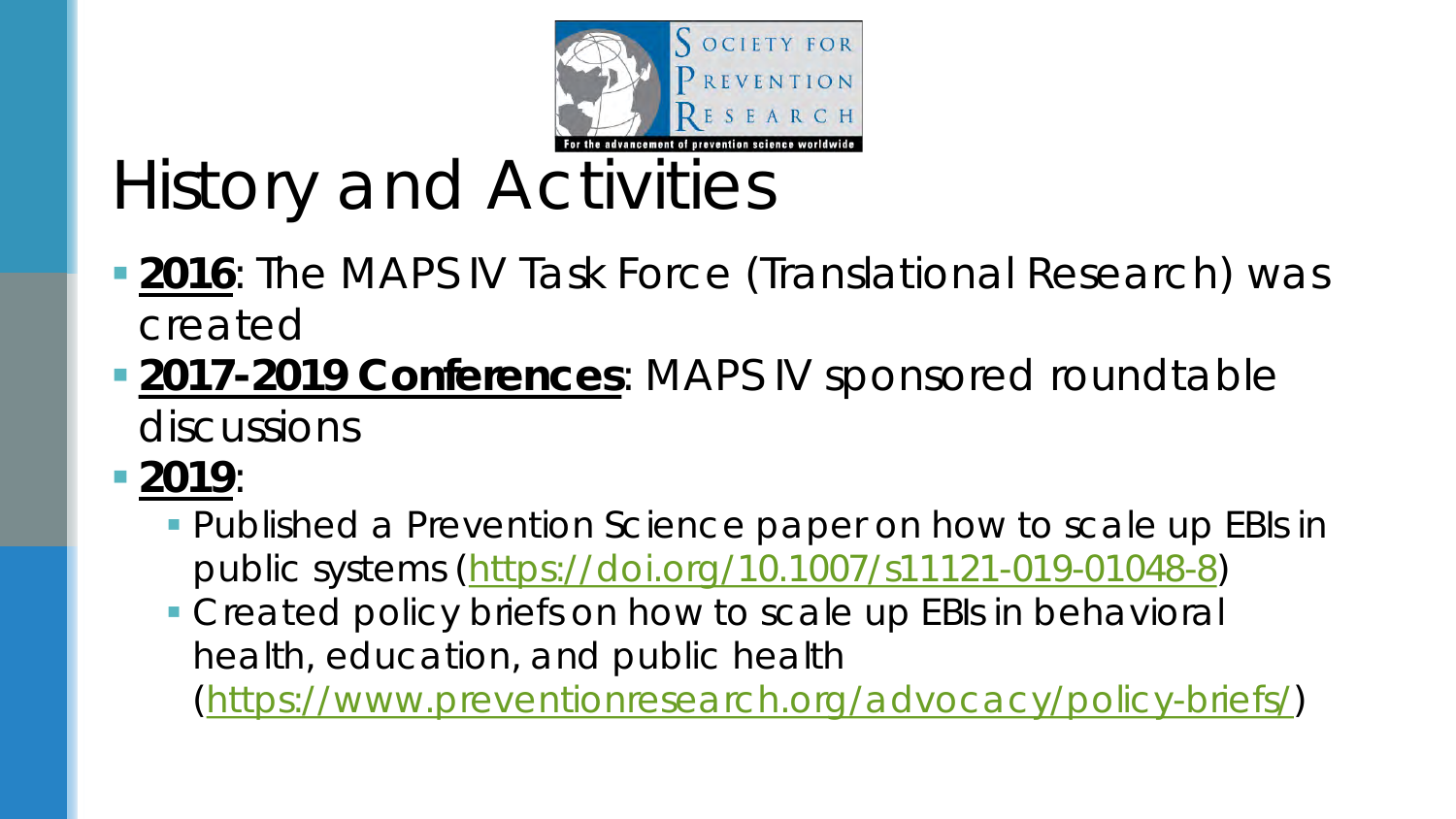

## What is Needed to Advance this Goal?

- **Research and Evaluation** 
	- **Develop and test EBI scale-up frameworks**
- Public Policy
	- Codify use of EBIs in statutory language
	- **Increase funding for EBI development and implementation**
	- **Create integrated data monitoring systems**
- **Community Support & Partnerships** 
	- **Promote partnerships between scientists, policy makers, practitioners,** and community members
	- Assist community coalitions to increase public support for EBIs
	- **Enhance workforce development**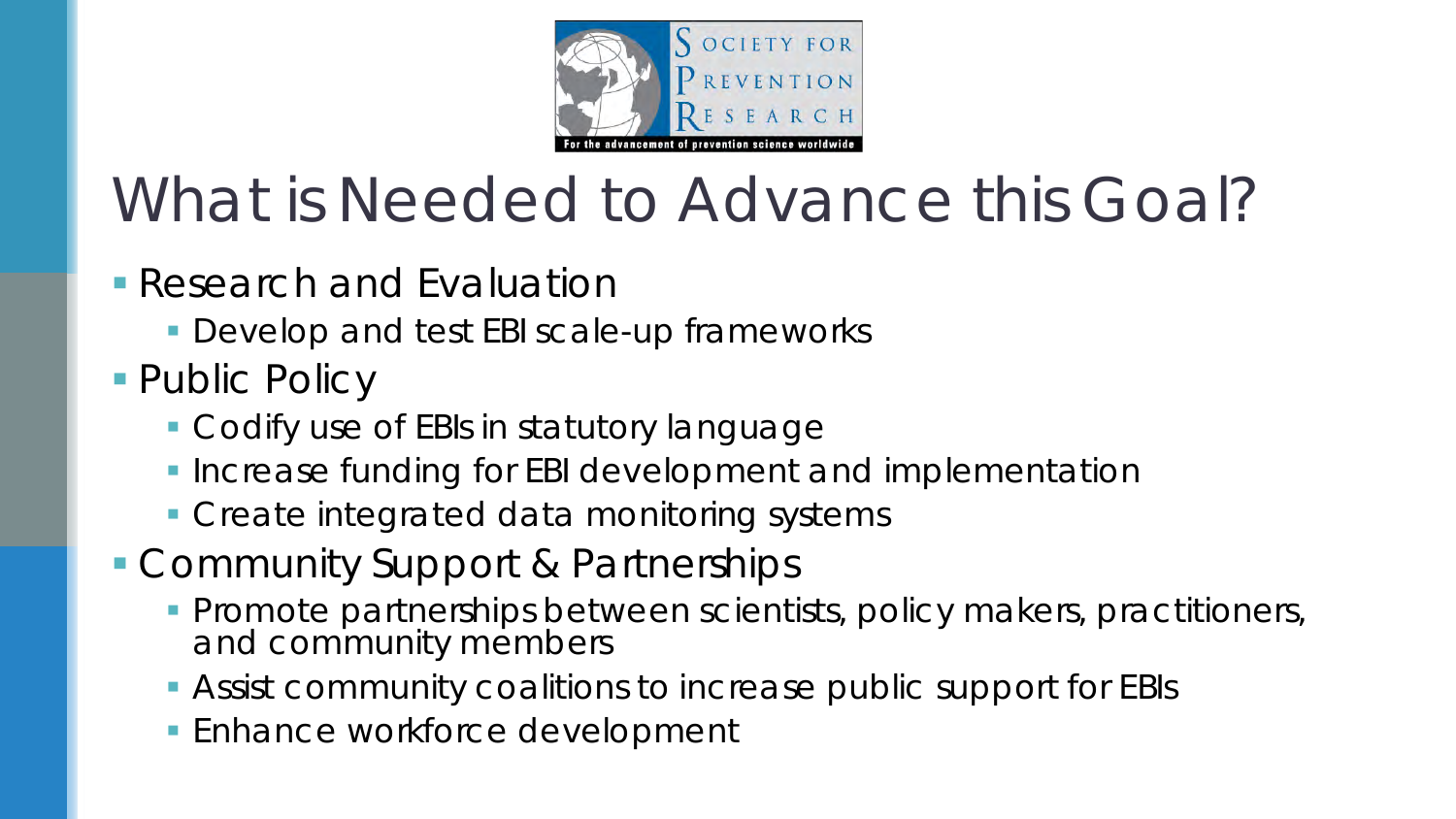

## MAPS IV Task Force

- Co-Chairs
	- **Abigail Fagan (University of Florida)**
	- **Brian Bumbarger (Colorado State University)**
- **Nembers** 
	- Richard Barth (University of Maryland)
	- Catherine Bradshaw (University of Virginia)
	- **Brittany Cooper (Washington State University)**
	- **Lauren Supplee (W.T. Grant Foundation)**
	- **Deborah Klein Walker (Boston University)**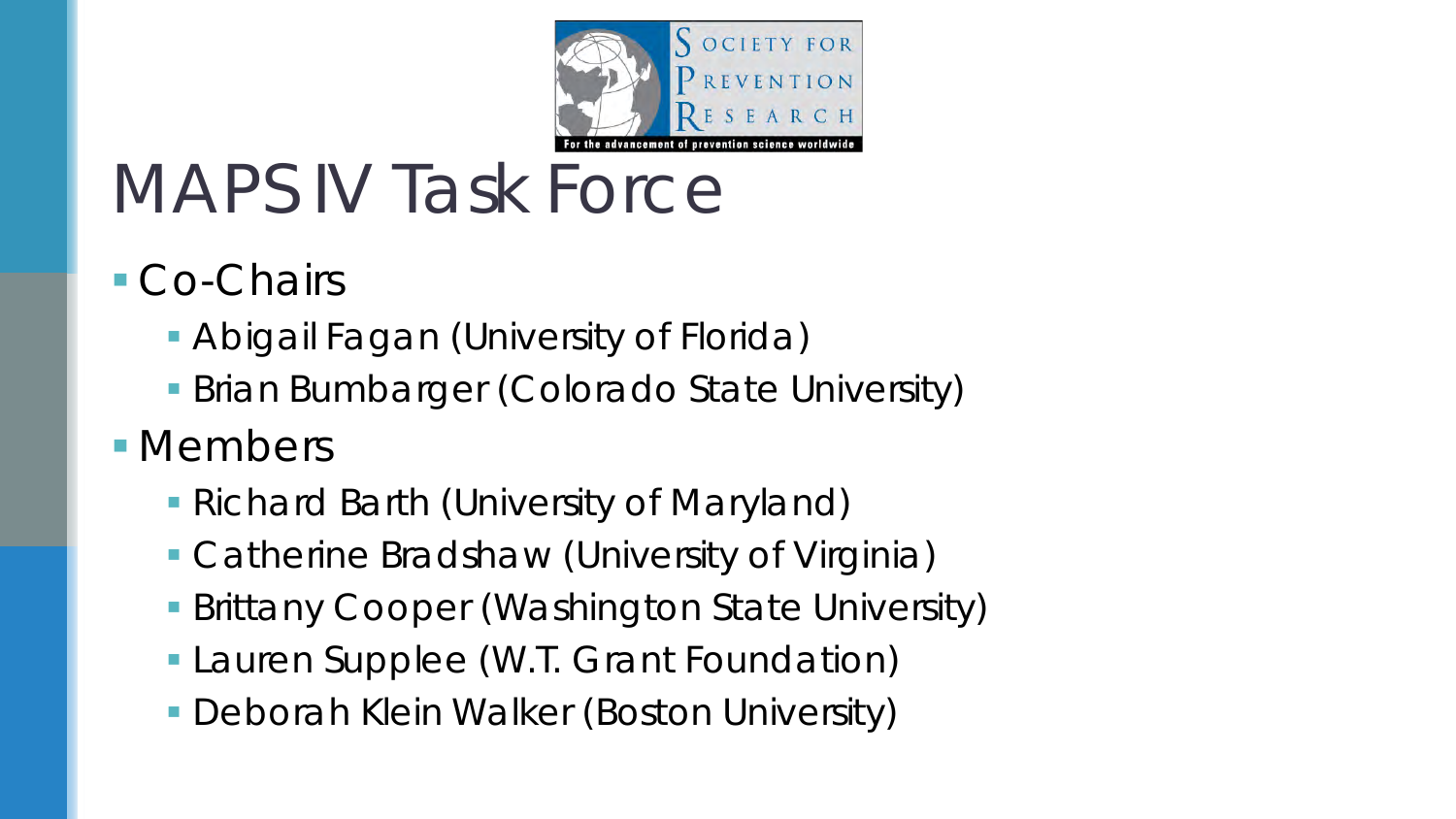

# **Strategic Plan Goal 3**

**Influence Prevention Science Policy 3.1: Partner with Other Organizations to Develop an Executive Order or Congressional Initiative on Prevention Science 3.4: Advocate for Funding for Prevention Science and EBIs**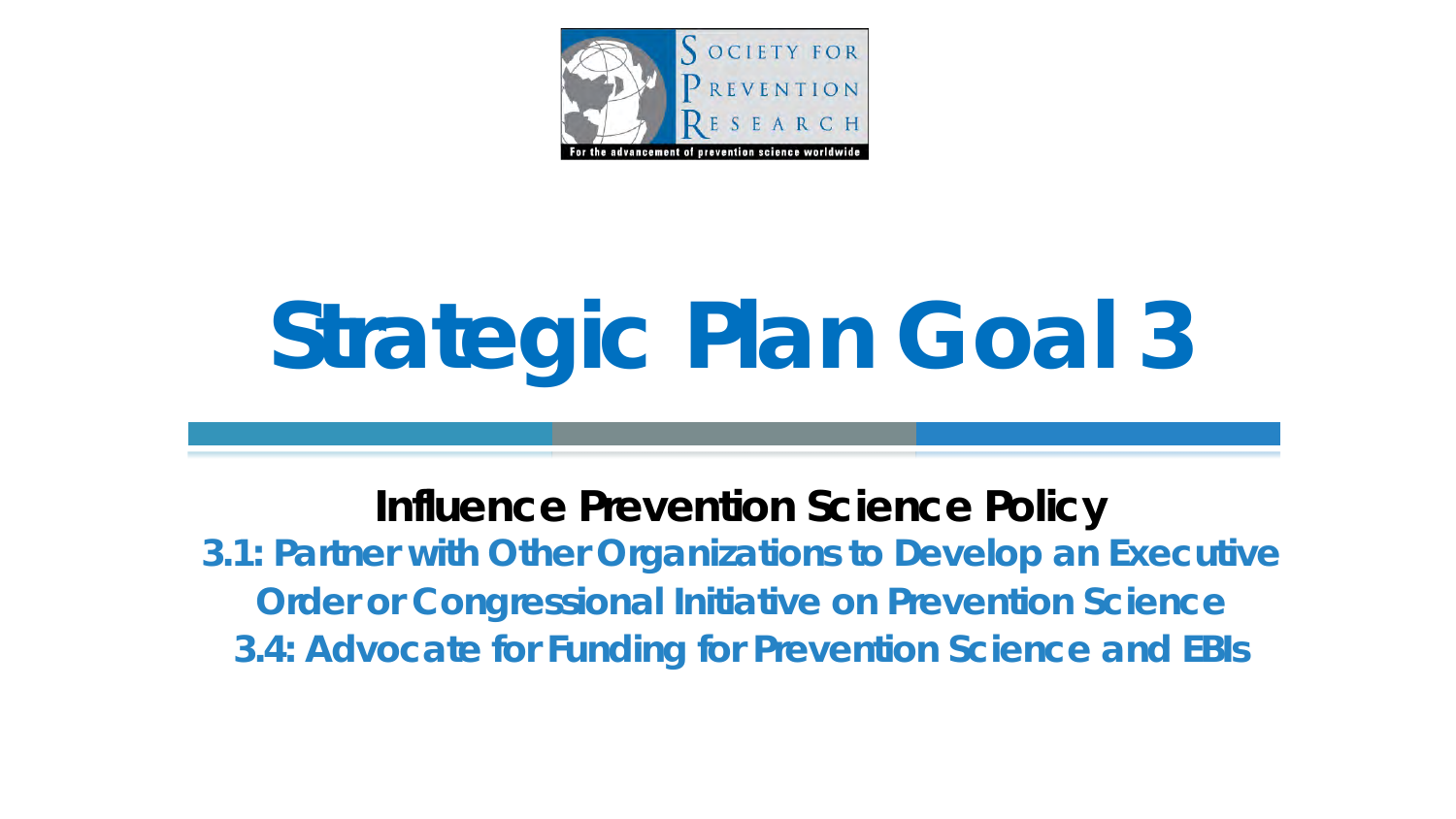

# Why Is This Goal Important?

- **To have a significant impact on public health problems** and well-being, prevention science research must inform public policy and practice
- **Disseminating prevention science knowledge and EBIs** requires additional funding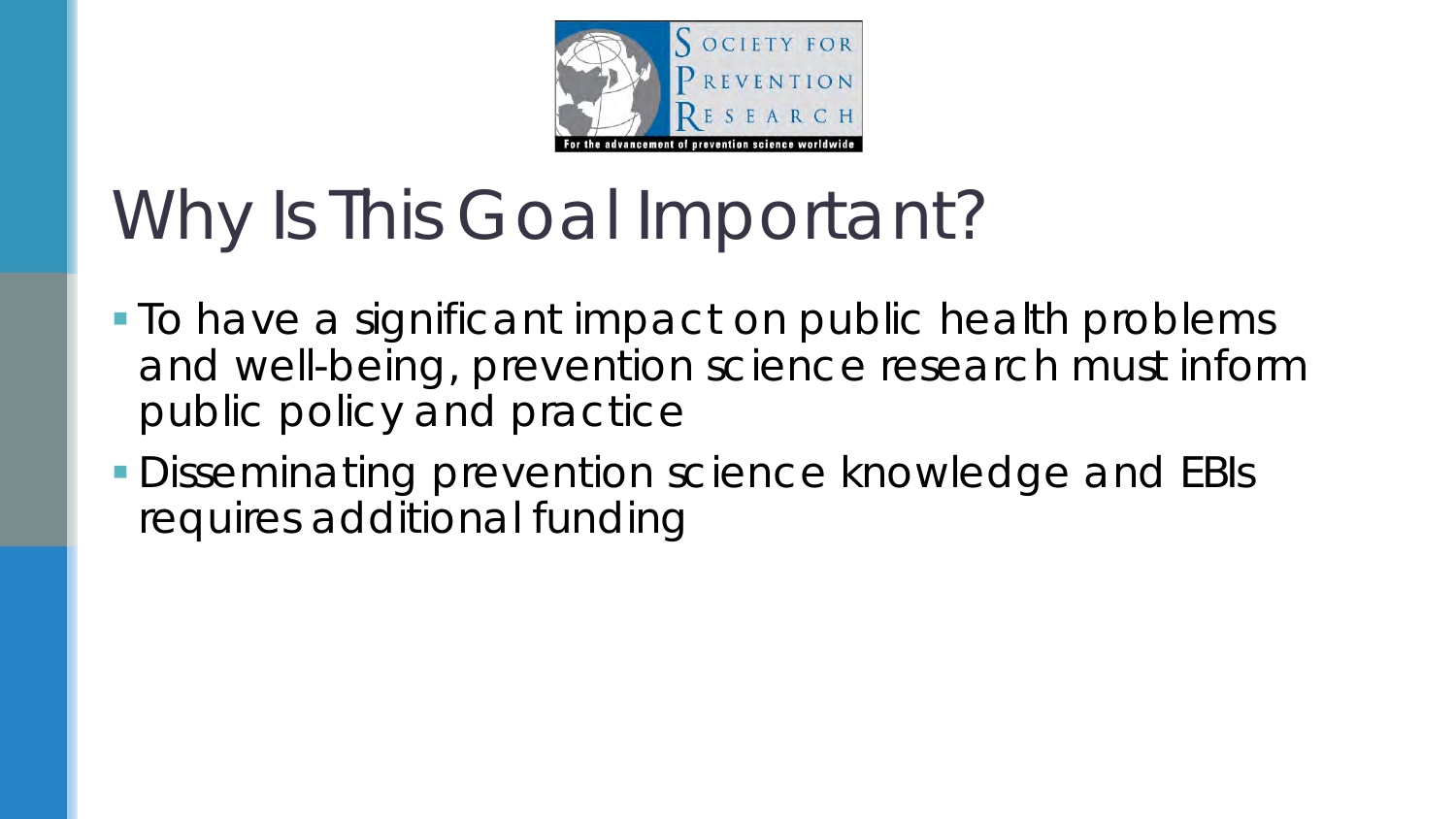

# History and Activities

- **The SPR Advocacy Committee** has advanced these goals by:
	- **2017**: Formalized partnership with the National Prevention Science Coalition (NPSC)
	- **2018**: Conducted Hill briefings on prevention science with NPSC
	- **2019**: Updated the SPR advocacy toolkit ([https://www.preventionresearch.org/\)](https://www.preventionresearch.org/)
	- **2021**: Held an advocacy webinar
	- **2018-current**: Used a new "rapid response" procedure to create and endorse statements and position letters on prevention science issues (e.g., prevention science funding, violence prevention, anti-racism, antitrans bills)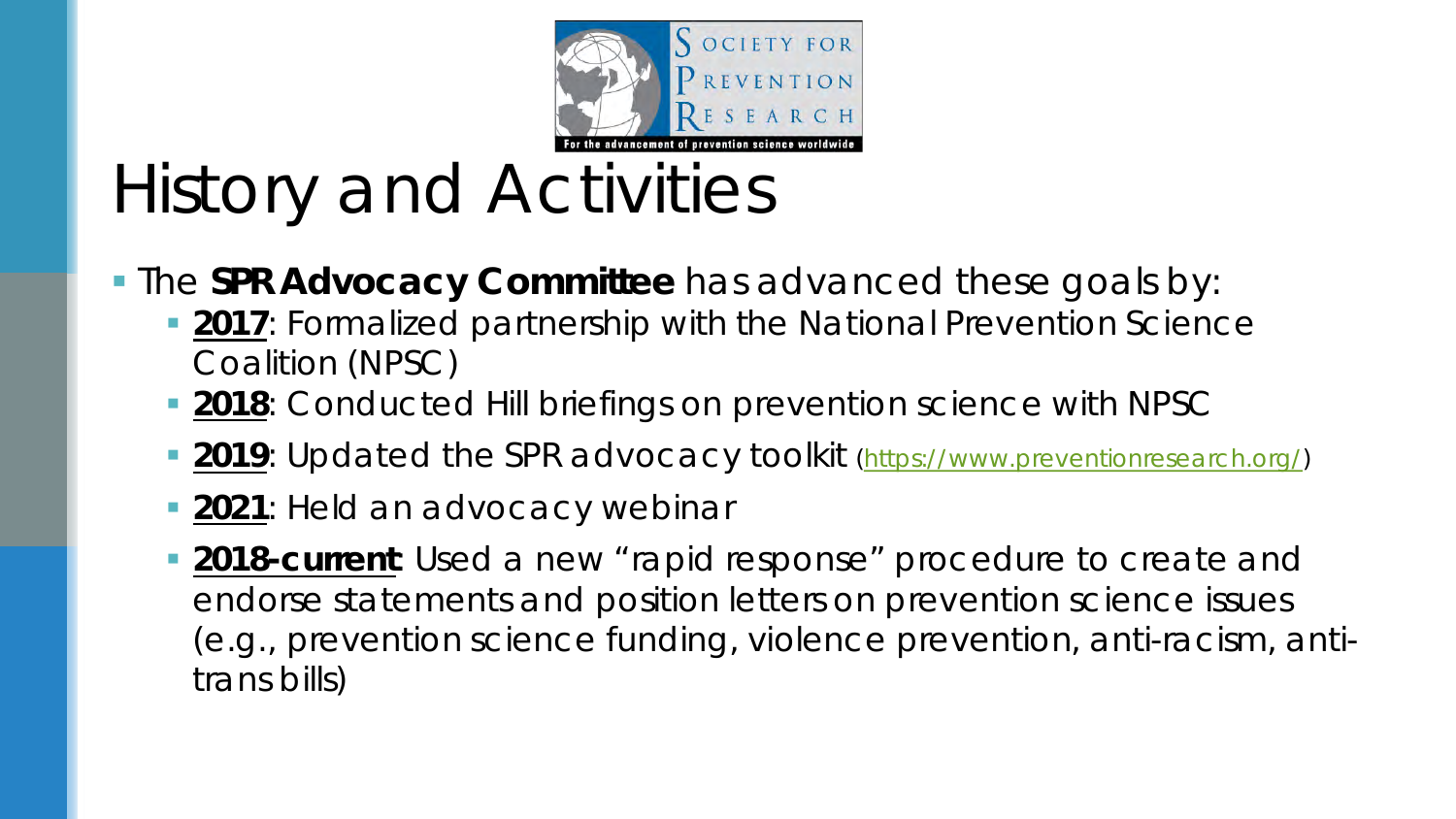

# **Strategic Plan Goal 4**

**Promote Research to Reduce Health Disparities and Inequality and Promote Health Equity**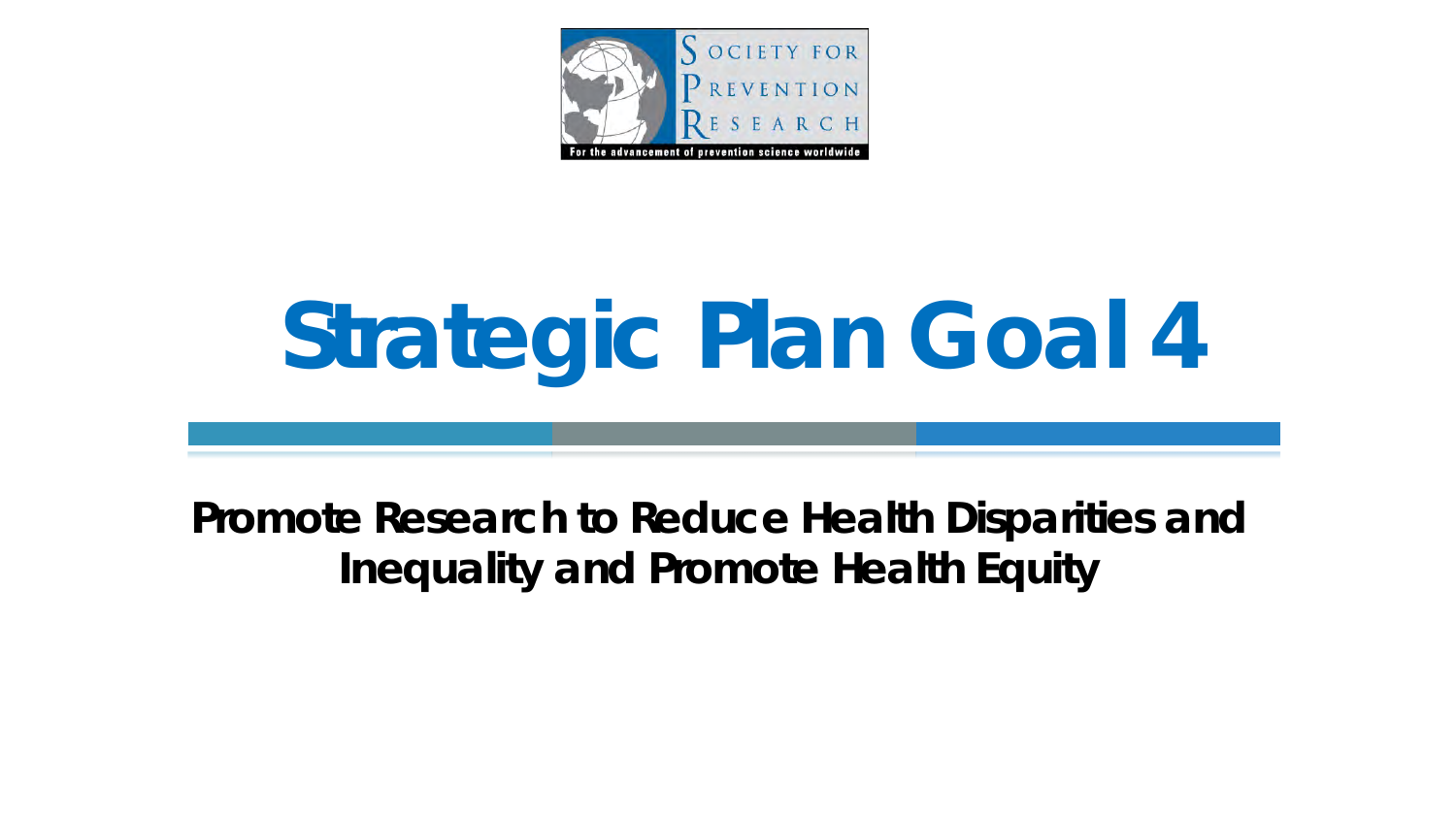

# Why is this Goal Important?

- **Major disparities exist in many public health problems**
- Generating knowledge, theory, EBIs, and EBI dissemination and implementation strategies can improve health equity
- **Prevention scientists will benefit from more skills and** training about how to address health disparities and inequalities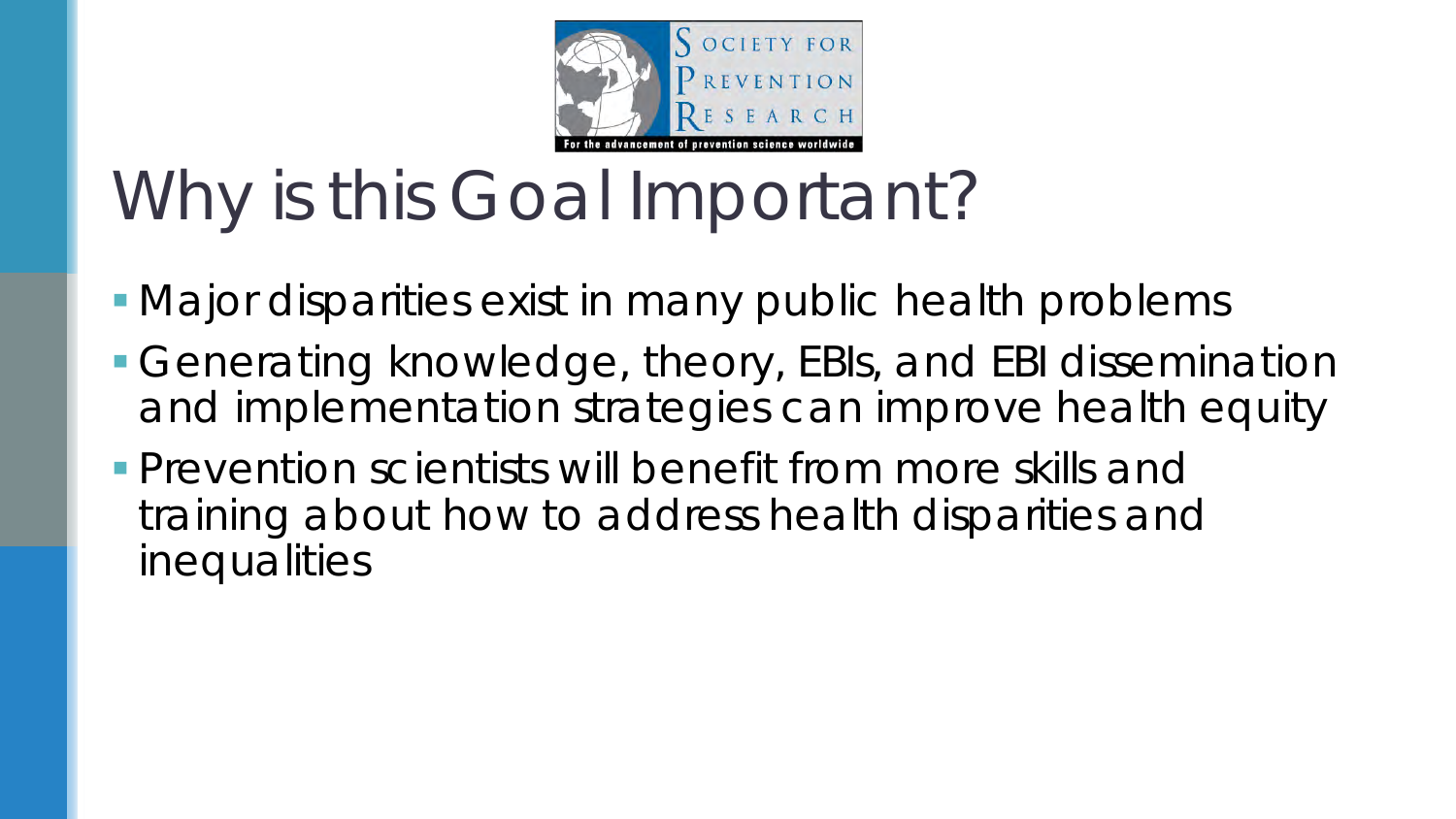

# History and Activities

**2015**: The Disparities-Equity (DE) Task Force was created

- A *Prevention Science* paper will be published in 2022 on research to improve health equity
- **2016-2020 Conferences:** Workshops, plenaries, and symposia addressed disparities and health equity
- **2021 Conference**: Add*ressing Racism and Disparities when Considering Biology and Context*
	- Workshops, plenaries, and symposia addressed disparities and health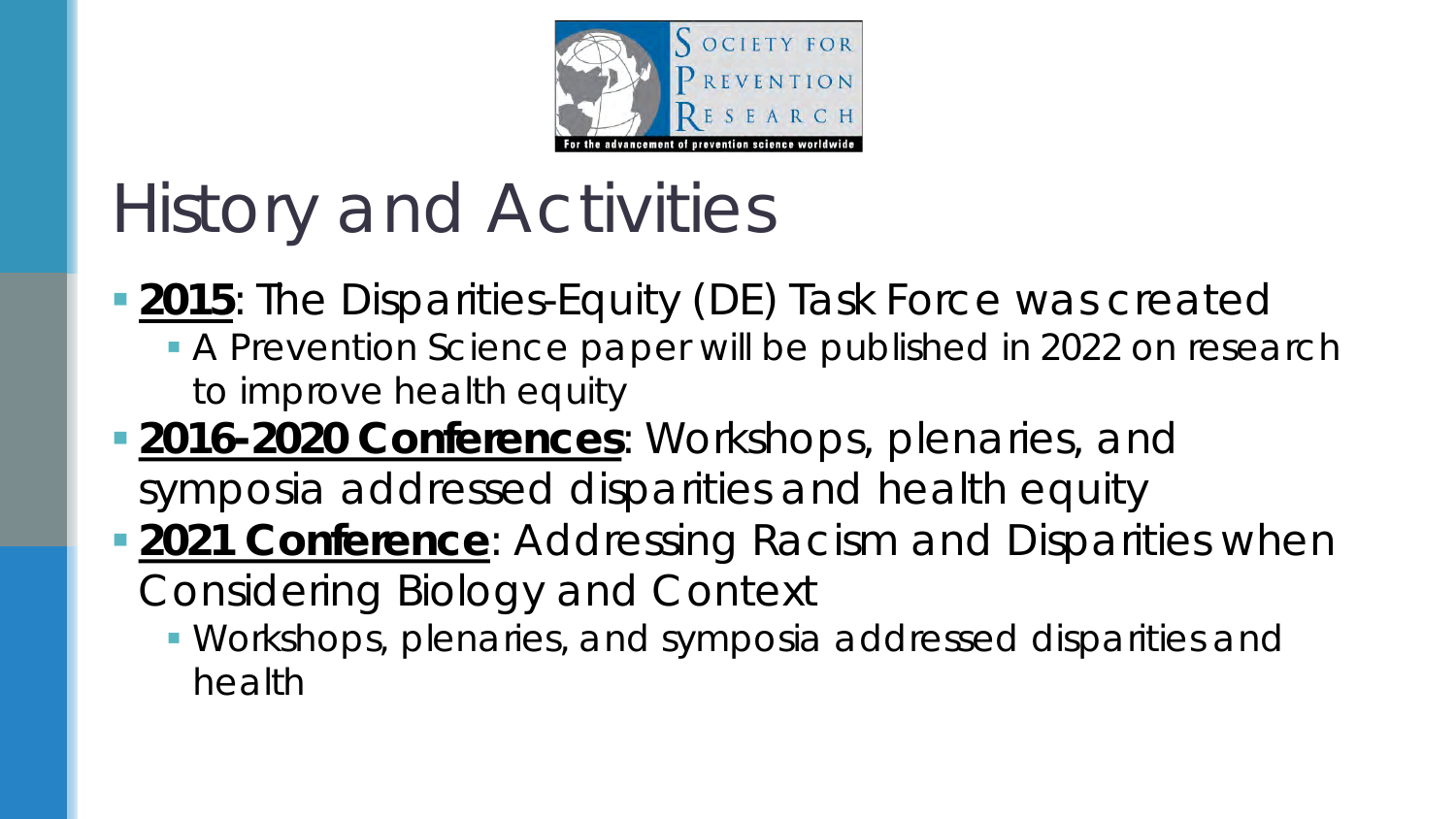

# History and Activities (Cont'd)

#### **2021**

 *Prevention Science* special issue: *Promoting a Culture of Prevention: An International Perspective* ([Vol 22, Issue 1\)](https://link.springer.com/journal/11121/volumes-and-issues/22-1)

#### **2021-current**

- The Diversity Network Committee (DNC) launched an on-line speaker series*: Advances in Prevention Science, Diversity and Inclusion*
- A joint (Advocacy and DNC committees) Task Force on Health Equity Implementation was formed to advance recommendations made by the DE Task Force
- The Standards of Knowledge Task Force will incorporate health equity in its guidance for training prevention scientists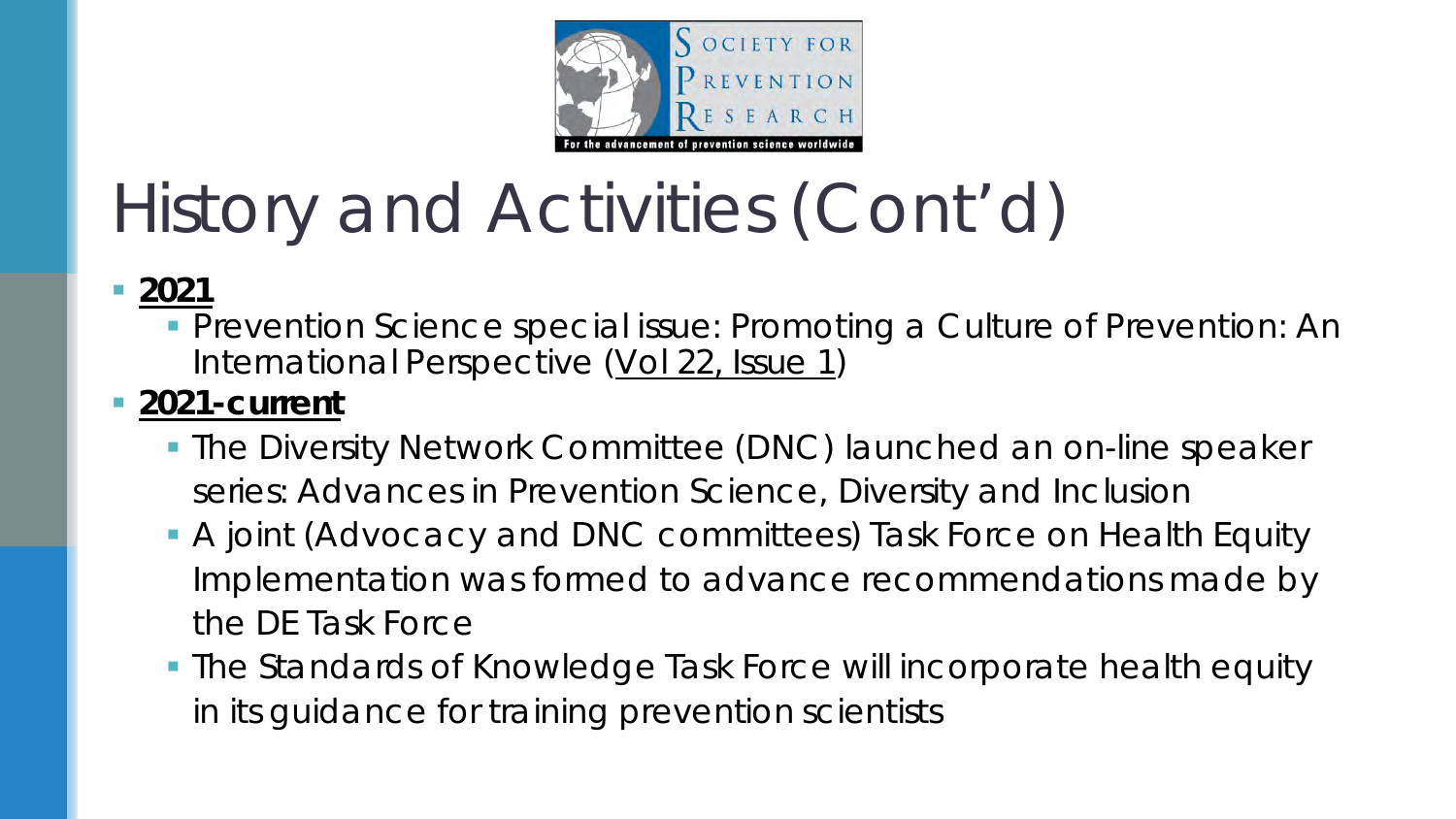

## What is Needed to Advance this Goal?

- Adopt an equity-focus approach for developing innovative EBIs to advance health equity
- **Refine the eco-systemic framework**
- **Develop and implement multi-level EBIs**
- **Establish partnerships with policy makers**
- **Expand prevention science methodologies and data** analytic methods for conducting rigorous equity research
- **Provide health equity training for prevention scientists**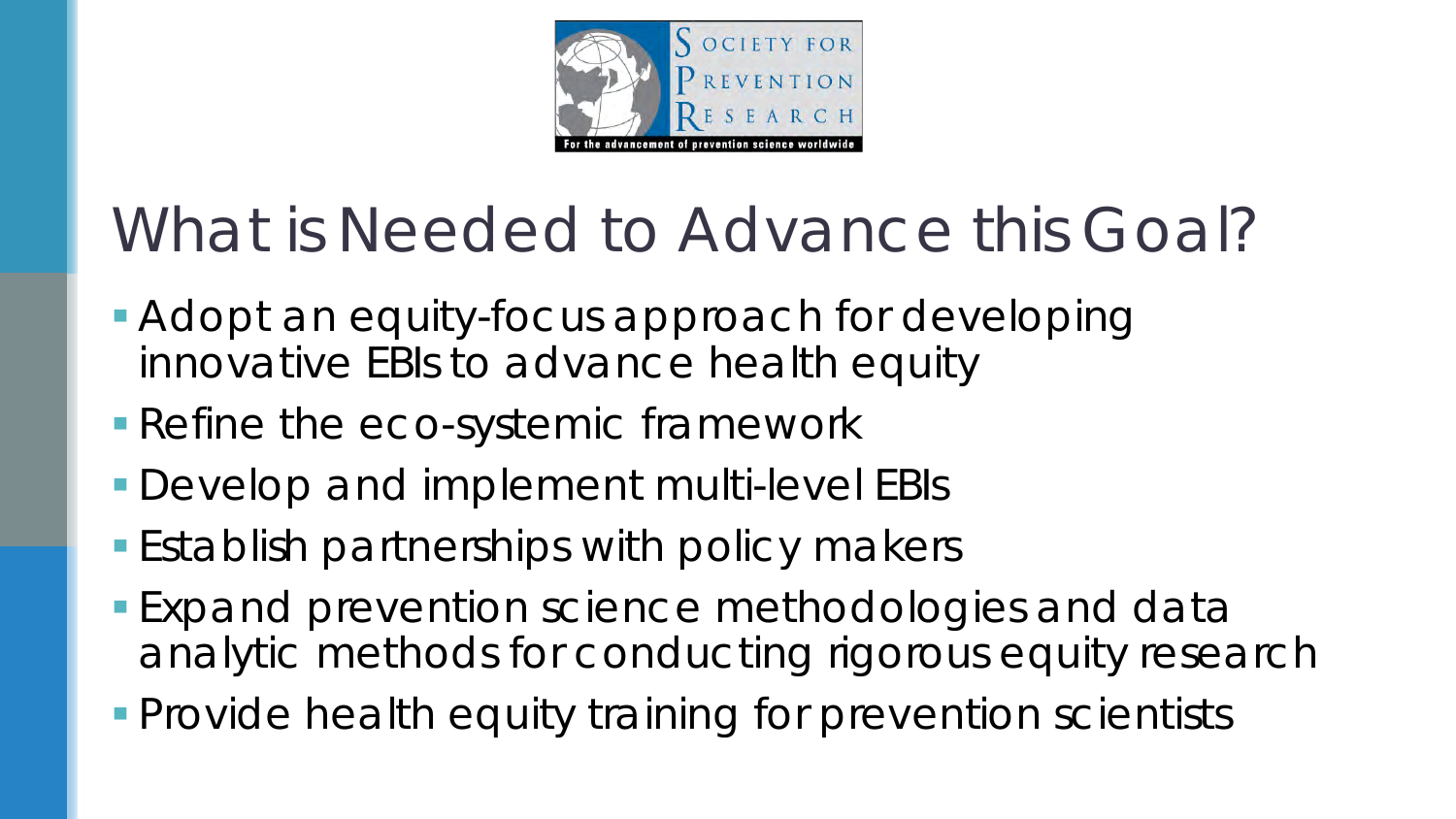

# Disparities-Equity (DE) Task Force

- Co-chairs:
	- Rhonda C. Boyd (Children's Hospital of Philadelphia)
	- **Felipe González Castro (Arizona State University)**

### **Nembers:**

- Nadine Finigan-Carr (University of Maryland, Baltimore)
- Scott K. Okamoto (Hawaii Pacific University)
- Allison Barlow (Johns Hopkins Center for American Indian Health)
- Bo-Kyung Elizabeth Kim (University of Southern California)
- **Sharon Lambert (George Washington University)**
- Jacqueline Lloyd (National Institutes of Health)
- Xinzhi Zhang (National Institutes of Health)
- Crystal L. Barksdale (National Institute of Mental Health)
- Daniel M. Crowley (Penn State)
- Mildred Maldonado-Molina (University of Florida)
- Ezemenari M. Obasi (University of Houston)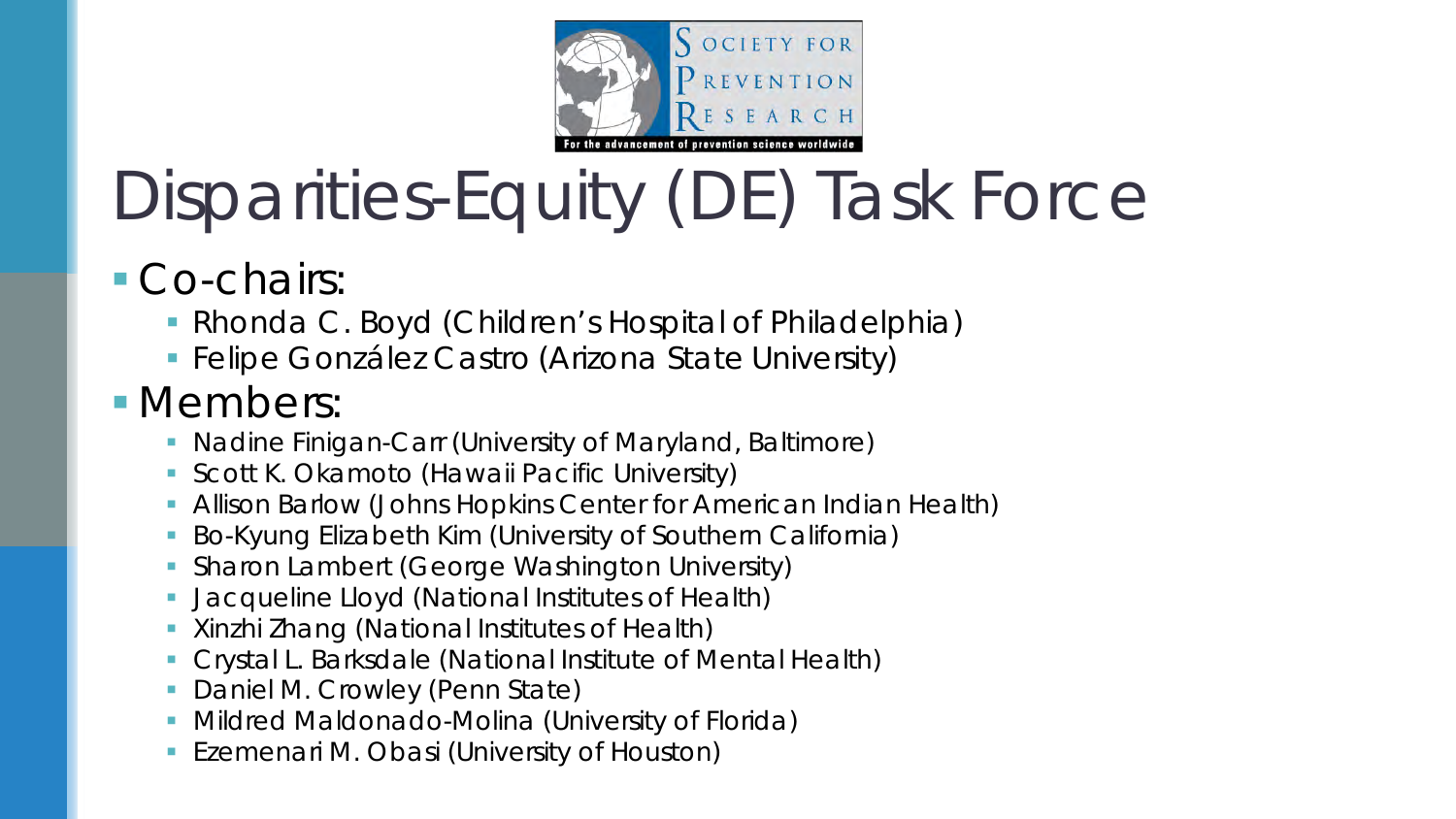

# **Strategic Plan Goal 5**

**Enhance and Modernize Communications with SPR Members, Researchers, Policy Makers, and the Public**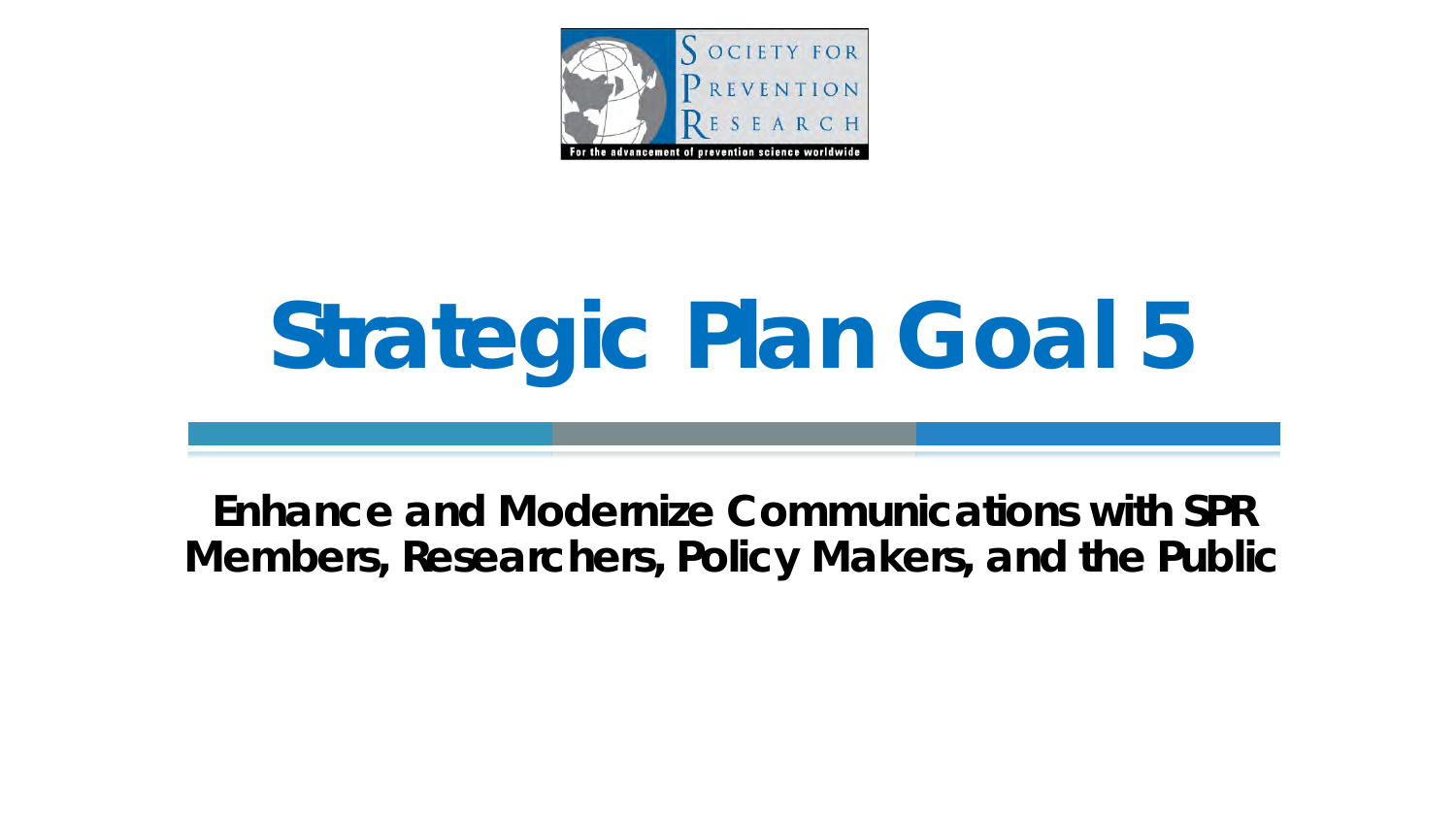

# Why is This Goal Important?

Communication about SPR and prevention science will:

- **Increase the visibility and impact of prevention science** research and advocacy
- Help attract more diverse members to SPR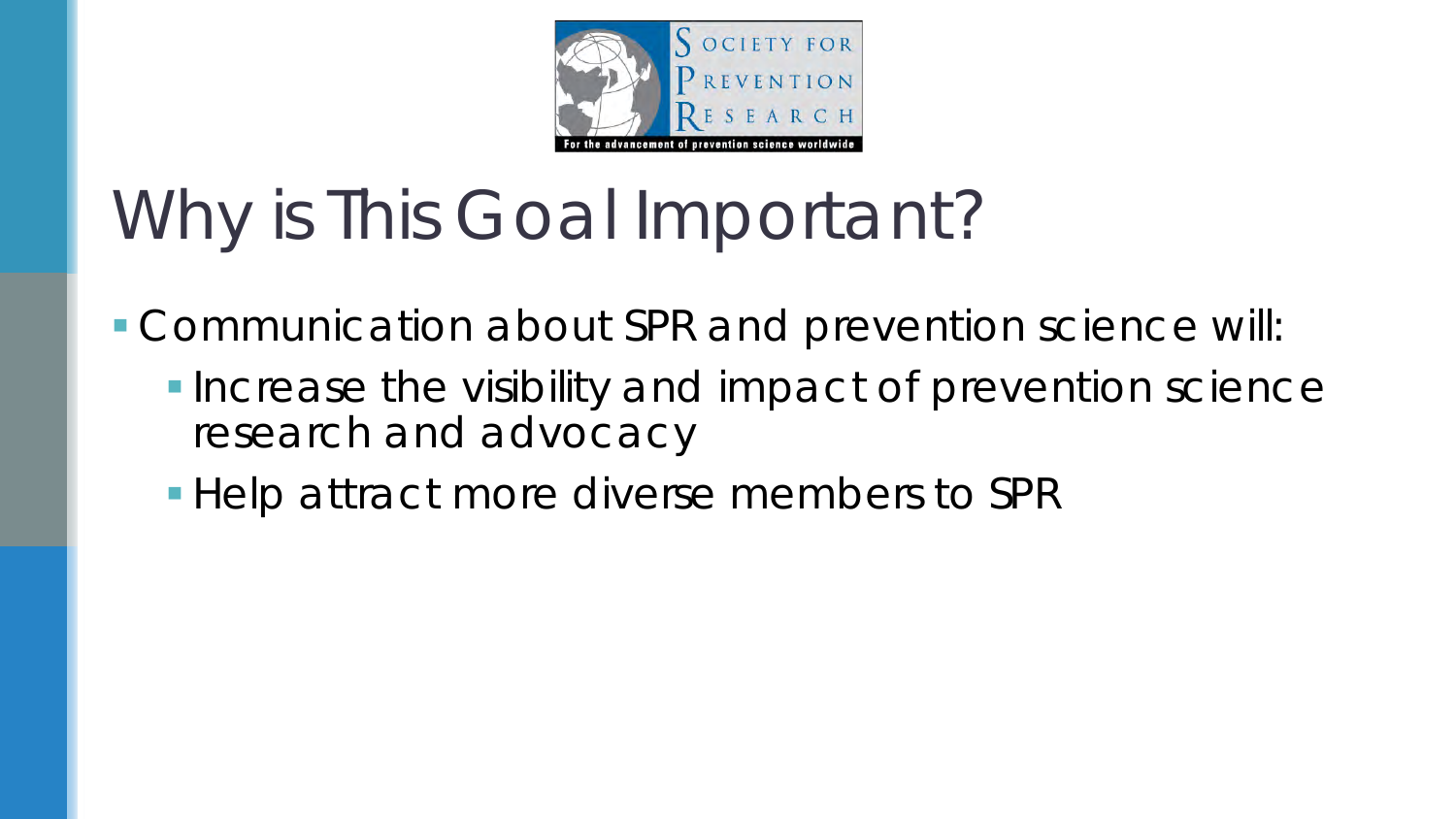

# History and Activities

 The **SPR Member Communications Committee** has advanced this goal by:

- **2014**: Created Twitter and Facebook accounts for SPR
- **2016**: Launched the SPR mobile conference APP
- **2016**: Hired a social media coordinator
- **2019**: Created an Instagram account for SPR
- **2018-current:** All SPR committees provide content for social media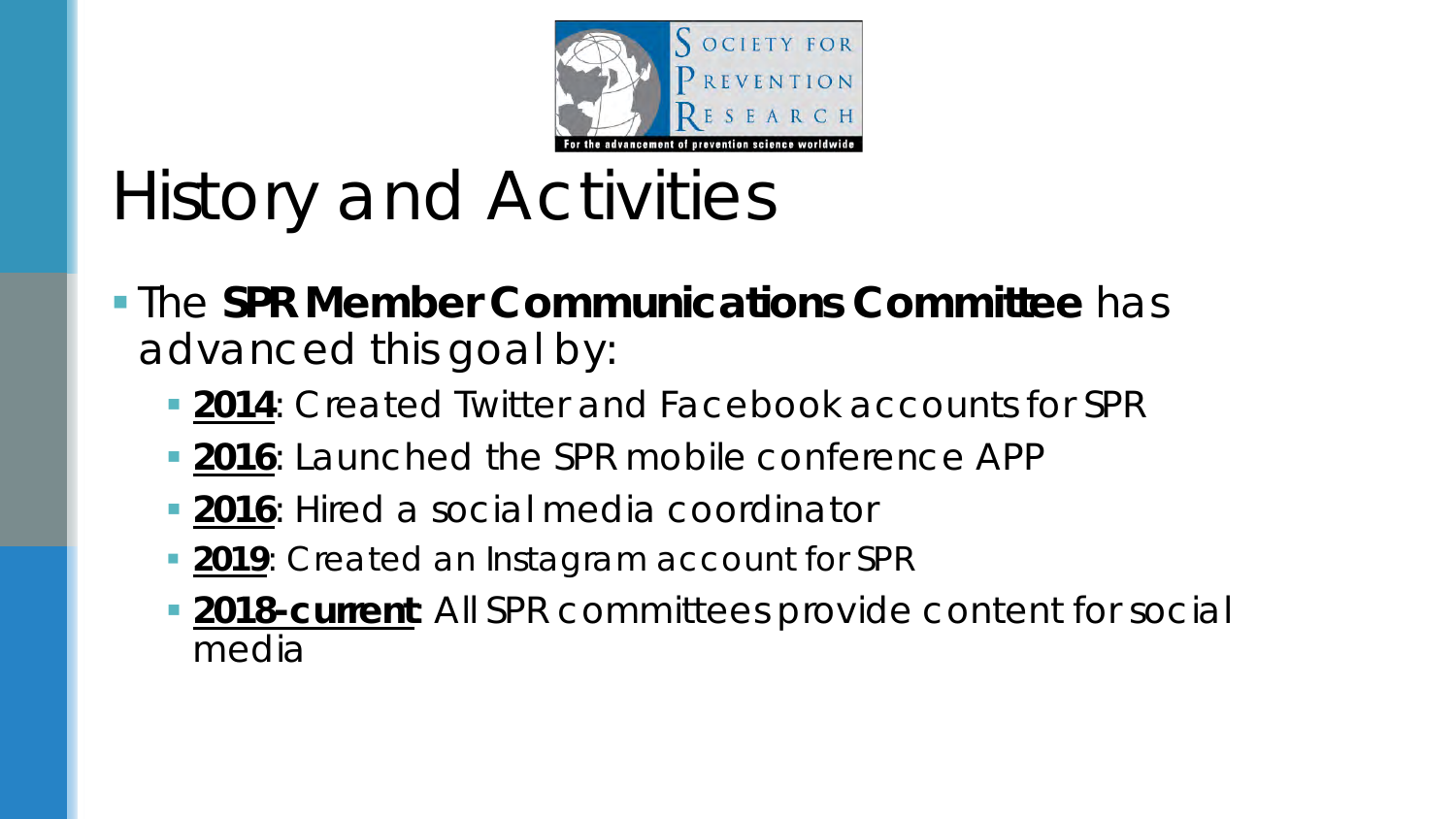

## What is Needed to Advance this Goal?

- **Increase SPR followers on social media (e.g., Facebook,** Twitter, LinkedIn)
- **Provide a virtual training on use of social media**
- **Update the SPR website**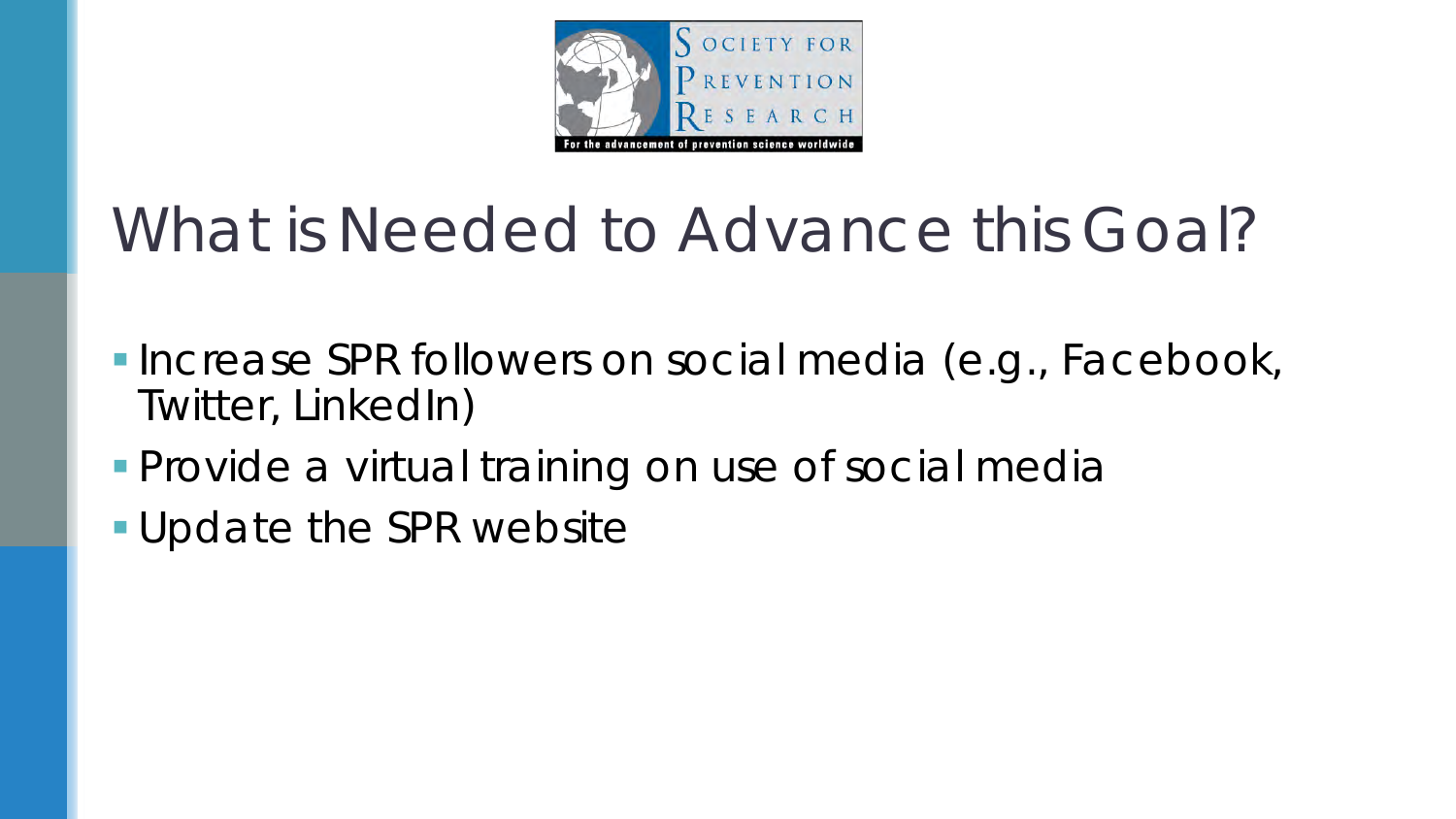

# **Strategic Plan Goal 6**

**Increase SPR Membership Diversity 6.1: Expand Benefits for New and Early Career Members 6.2: Recruit Diverse Members 6.3 Expand Content on Diversity and Equity at Conferences**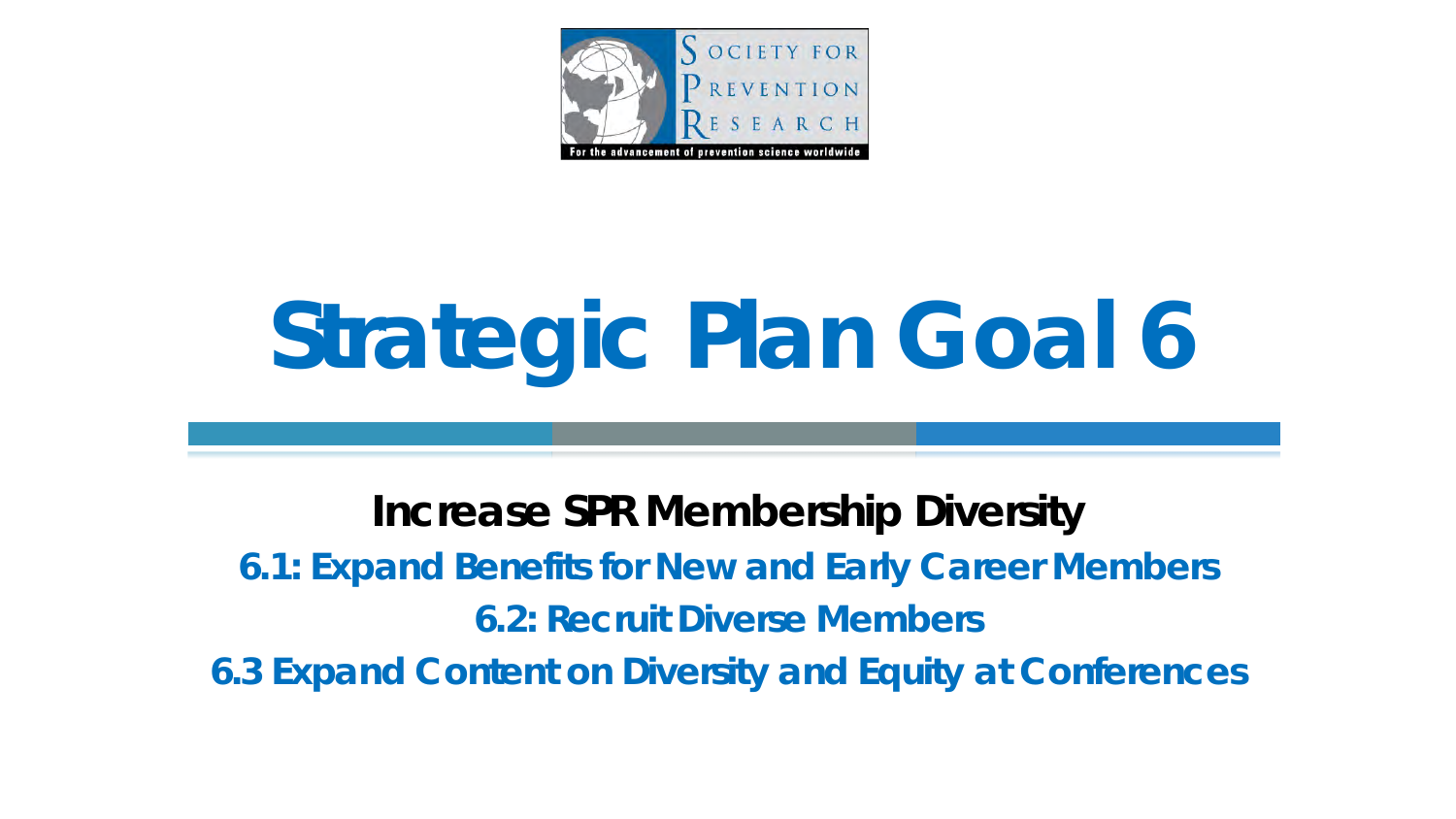

# Why is This Goal Important?

- Supporting new and early career prevention scientists enhances their ability to conduct high-quality prevention science research
- **Recruiting diverse members helps ensure that SPR is** inclusive and represents the views of all stakeholders
- **Providing prevention scientists with more knowledge and** training about health disparities and inequalities is needed to promote research, policy, and practice on health equity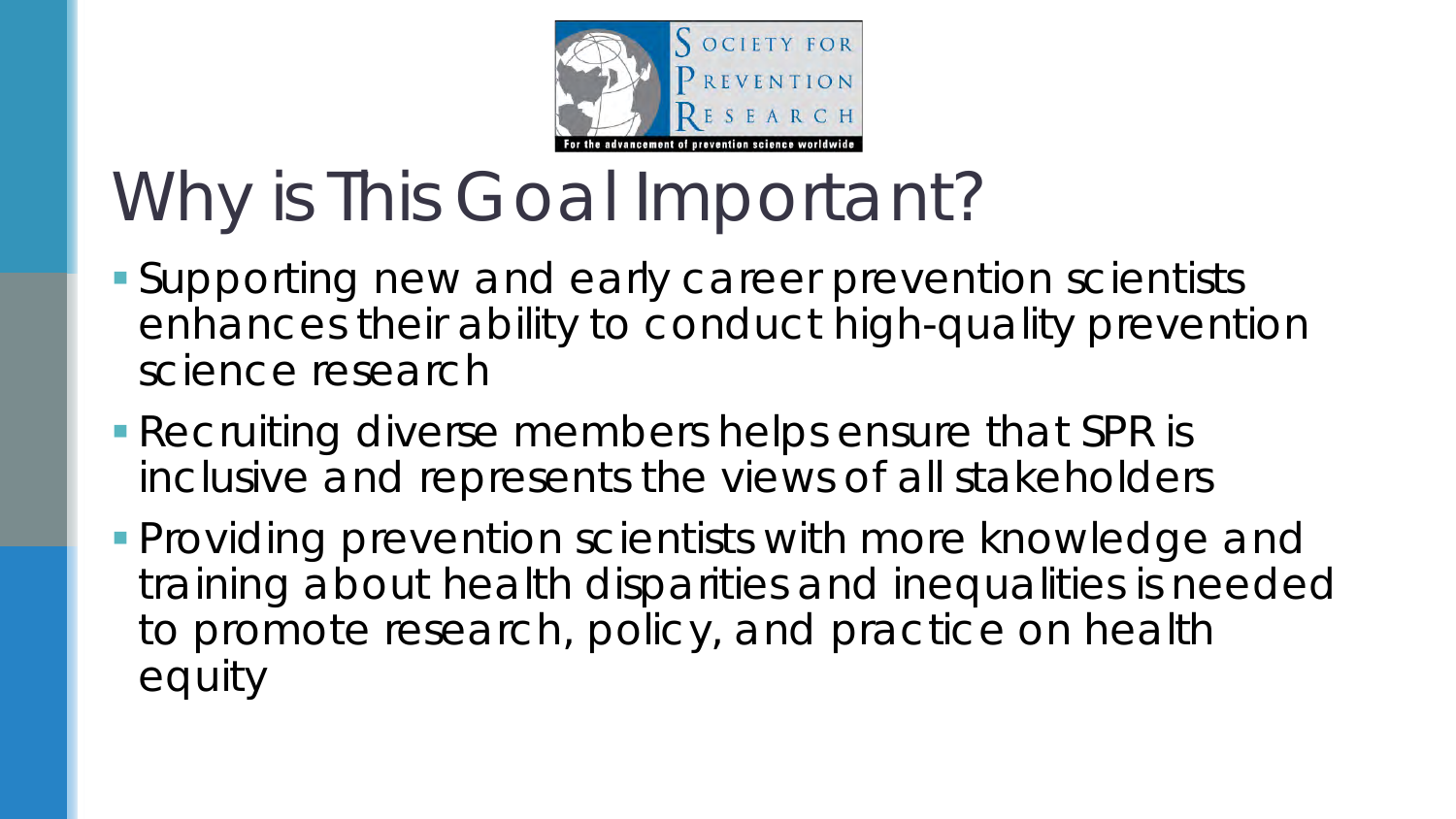

# History and Activities

- Supported early career prevention scientists through:
	- **On-going activities of the Early Career Preventionist Network** (ECPN)
	- **I** Identification of prevention science graduate programs [\(https://www.preventionresearch.org/trainingresources/training/\)](https://www.preventionresearch.org/trainingresources/training/)
	- Reduced membership dues
	- **Travel awards to the SPR and EU-SPR conferences**
	- An early career reviewer program for *Prevention Science*
	- A mentor/mentee conference abstract review program
	- **Training and mentoring programs for early career prevention** scientists, especially those from under-represented groups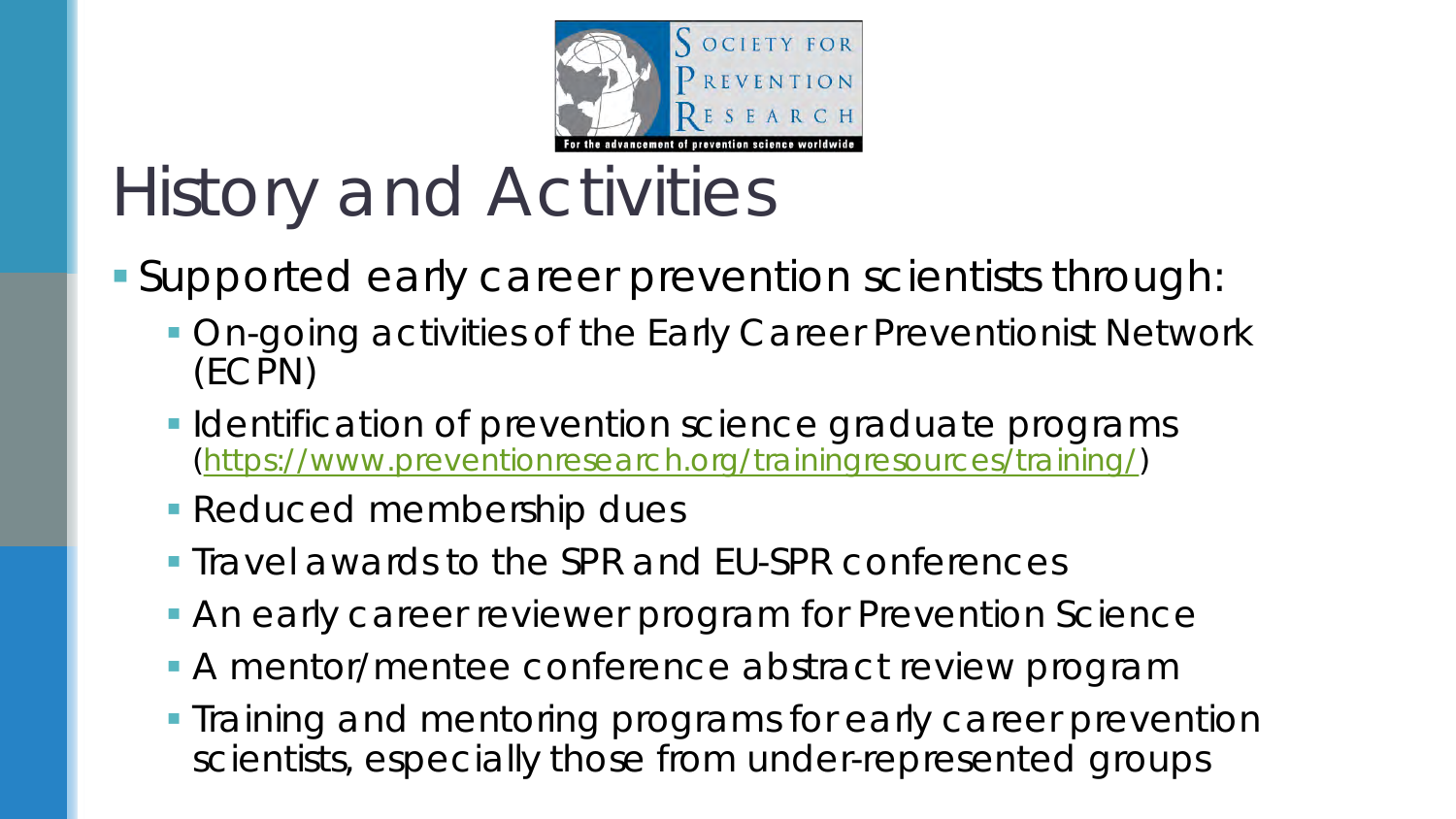

# History and Activities (Cont'd)

- **2016-2022**: Included content on diversity and equity at the annual conferences
- **2021**: The Diversity Network Committee (DNC) launched an on-line speaker series*: Advances in Prevention Science, Diversity and Inclusion*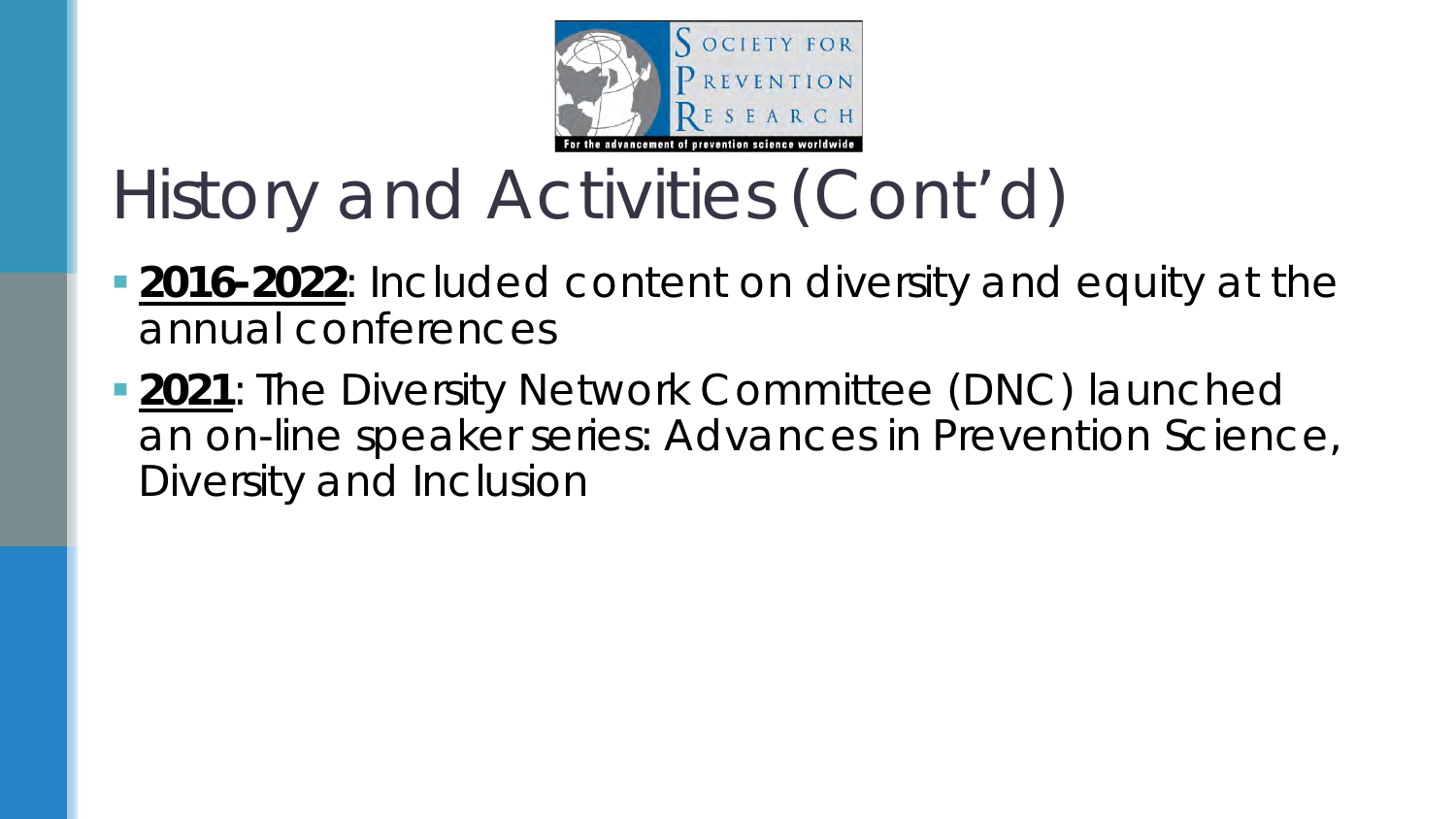

## What is Needed to Advance this Goal?

**Continue to support early career prevention scientists** 

- **Expand the mentoring program, including an annual prevention** science grant writing boot camp
- **Outreach to Historically Black Colleges and Universities** (HBCUs) and other minority-serving institutions to recruit new members